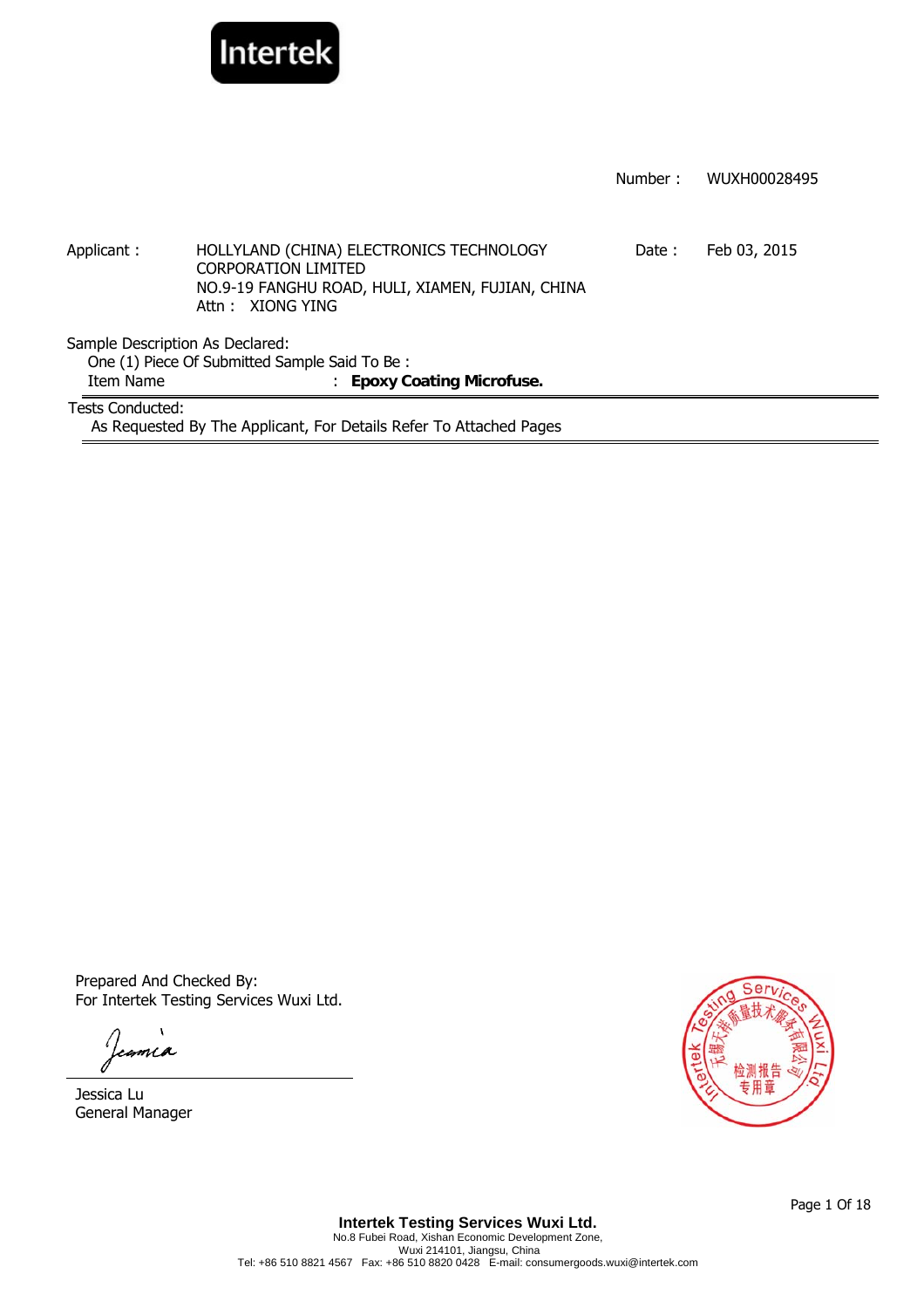

# Tests Conducted (As Requested By The Applicant)

1 (I) SVHC Testing Results

(a) The First List (15 SVHC Released in Oct, 2008)

| <b>Chemical Substance</b>                                                                                  | CAS No.                                                                                 | Results $% (w/w)$ |
|------------------------------------------------------------------------------------------------------------|-----------------------------------------------------------------------------------------|-------------------|
| Cobalt Dichloride A                                                                                        | 7646-79-9                                                                               | ND.               |
| Diarsenic Pentaoxide $\Delta$                                                                              | 1303-28-2                                                                               | ND.               |
| Diarsenic Trioxide $\Delta$                                                                                | 1327-53-3                                                                               | ND                |
| Lead Hydrogen Arsenate A                                                                                   | 7784-40-9                                                                               | ND.               |
| Triethyl Arsenate A                                                                                        | 15606-95-8                                                                              | ND.               |
| Sodium Dichromate Δ                                                                                        | 7789-12-0, 10588-01-9                                                                   | ND                |
| Bis (Tributyltin) Oxide (TBTO) ∆                                                                           | $56 - 35 - 9$                                                                           | ND.               |
| Anthracene                                                                                                 | 120-12-7                                                                                | ND.               |
| 4,4'-Diaminodiphenylmethane (MDA)                                                                          | 101-77-9                                                                                | ND.               |
| Hexabromocyclododecane (HBCDD) and<br>All Major Diastereoisomers Identified<br>(a-HBCDD, β-HBCDD, γ-HBCDD) | 25637-99-4 and 3194-<br>$55-6$<br>$(134237 - 50 - 6,$<br>134237-51-7, 134237-<br>$52-8$ | <b>ND</b>         |
| 5-Tert-Butyl-2,4,6-Trinitro-m-Xylene<br>(Musk Xylene)                                                      | $81 - 15 - 2$                                                                           | ND.               |
| Bis (2-Ethylhexyl) Phthalate (DEHP)                                                                        | 117-81-7                                                                                | ND.               |
| Dibutyl Phthalate (DBP)                                                                                    | 84-74-2                                                                                 | ND                |
| Benzyl Butyl Phthalate (BBP)                                                                               | 85-68-7                                                                                 | ND                |
| Short Chain Chlorinated Paraffins (C <sub>10-13</sub> )                                                    | 85535-84-8                                                                              | ND                |

(b) The Second List (13 SVHC Release in Jan, 2010 and Mar, 2010)

| <b>Chemical Substance</b>                                        | CAS No.       | Results $% (w/w)$ |
|------------------------------------------------------------------|---------------|-------------------|
| Lead Chromate $\Delta$                                           | 7758-97-6     | ND                |
| Lead Chromate Molybdate Sulphate Red<br>(C.I. Pigment Red 104) ∆ | 12656-85-8    | ND.               |
| Lead Sulfochromate Yellow (C.I. Pigment<br>Yellow 34) ∆          | 1344-37-2     | ND.               |
| Tris (2-Chloroethyl) Phosphate                                   | 115-96-8      | ND                |
| 2,4-Dinitrotoluene                                               | 121-14-2      | ND                |
| Diisobutyl Phthalate (DIBP)                                      | $84 - 69 - 5$ | <b>ND</b>         |
| Coal Tar Pitch, High Temperature                                 | 65996-93-2    | <b>ND</b>         |
| Anthracene Oil                                                   | 90640-80-5    | ND                |
| Anthracene Oil, Anthracene Paste, Distn.<br>Lights               | 91995-17-4    | <b>ND</b>         |
| Anthracene Oil, Anthracene Paste,<br>Anthracene Fraction         | 91995-15-2    | ND.               |
| Anthracene Oil, Anthracene-low                                   | 90640-82-7    | ND.               |
| Anthracene Oil, Anthracene Paste                                 | 90640-81-6    | <b>ND</b>         |

Page 2 Of 18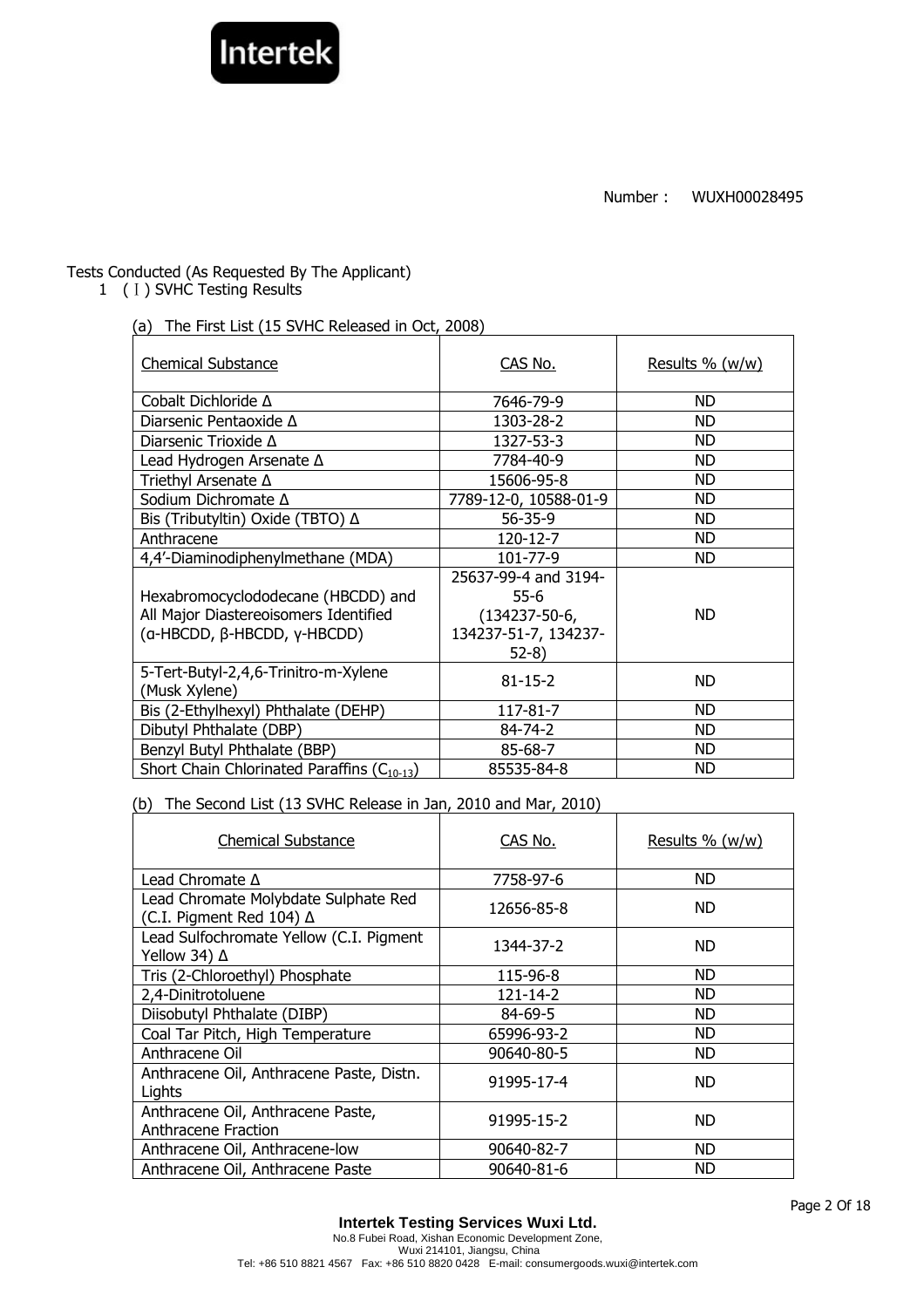

# Tests Conducted (As Requested By The Applicant)

| Haacca (As Reguestea D)<br><b>THE ADDITION</b> |             |    |  |  |
|------------------------------------------------|-------------|----|--|--|
| .<br>A.<br>miae<br>via.<br>ה הי                | $06-$<br>ט. | NL |  |  |
|                                                |             |    |  |  |

## (c) The Third List (8 SVHC Release in Jun,2010)

| <b>Chemical Substance</b>                           | CAS No.                                | Results % (w/w) |
|-----------------------------------------------------|----------------------------------------|-----------------|
| Boric Acid ∆                                        | 10043-35-3, 11113-50-1                 | ND.             |
| Disodium Tetraborate, Anhydrous ∆                   | 1330-43-4,<br>12179-04-3,<br>1303-96-4 | <b>ND</b>       |
| Tetraboron Disodium Heptaoxide,<br>Hydrate $\Delta$ | 12267-73-1                             | <b>ND</b>       |
| Sodium Chromate Δ                                   | 7775-11-3                              | <b>ND</b>       |
| Potassium Chromate Δ                                | 7789-00-6                              | <b>ND</b>       |
| Ammonium Dichromate Δ                               | 7789-09-5                              | <b>ND</b>       |
| Potassium Dichromate ∆                              | 7778-50-9                              | <b>ND</b>       |
| Trichloroethylene                                   | $79-01-6$                              | <b>ND</b>       |

## (d) The Fourth List (8 SVHC Release in Dec,2010)

| <b>Chemical Substance</b>                                                                                    | CAS No.                 | Results % (w/w) |
|--------------------------------------------------------------------------------------------------------------|-------------------------|-----------------|
| 2-Methoxyethanol                                                                                             | 109-86-4                | <b>ND</b>       |
| 2-Ethoxyethanol                                                                                              | 110-80-5                | <b>ND</b>       |
| Cobalt Sulphate ∆                                                                                            | 10124-43-3              | <b>ND</b>       |
| Cobalt Dinitrate ∆                                                                                           | 10141-05-6              | <b>ND</b>       |
| Cobalt Carbonate Δ                                                                                           | $513 - 79 - 1$          | <b>ND</b>       |
| Cobalt Diacetate $\Delta$                                                                                    | $71 - 48 - 7$           | <b>ND</b>       |
| Chromium Trioxide Δ                                                                                          | 1333-82-0               | <b>ND</b>       |
| Chromic Acid $\Delta$<br>Dichromic Acid $\Delta$<br>Oligomers of Chromic Acid and Dichromic<br>Acid $\Delta$ | 7738-94-5<br>13530-68-2 | <b>ND</b>       |

## (e) The Fifth List (7 SVHC Release in Jun, 2011)

| <b>Chemical Substance</b>                                                                        | CAS No.                     | Results % (w/w) |
|--------------------------------------------------------------------------------------------------|-----------------------------|-----------------|
| Strontium Chromate∆                                                                              | 7789-06-2                   | <b>ND</b>       |
| 2-ethoxyethyl acetate (2-EEA)                                                                    | 111-15-9                    | <b>ND</b>       |
| 1,2-Benzenedicarboxylic acid, di-C <sub>7-11</sub> -<br>branched and linear alkyl esters (DHNUP) | 68515-42-4                  | <b>ND</b>       |
| Hydrazine                                                                                        | 7803-57-8<br>$302 - 01 - 2$ | <b>ND</b>       |
| 1-methyl-2-pyrrolidone                                                                           | 872-50-4                    | <b>ND</b>       |
| 1,2,3-trichloropropane                                                                           | $96 - 18 - 4$               | <b>ND</b>       |
| 1,2-Benzenedicarboxylic acid, di- $C_{6-8}$ -                                                    | 71888-89-6                  | <b>ND</b>       |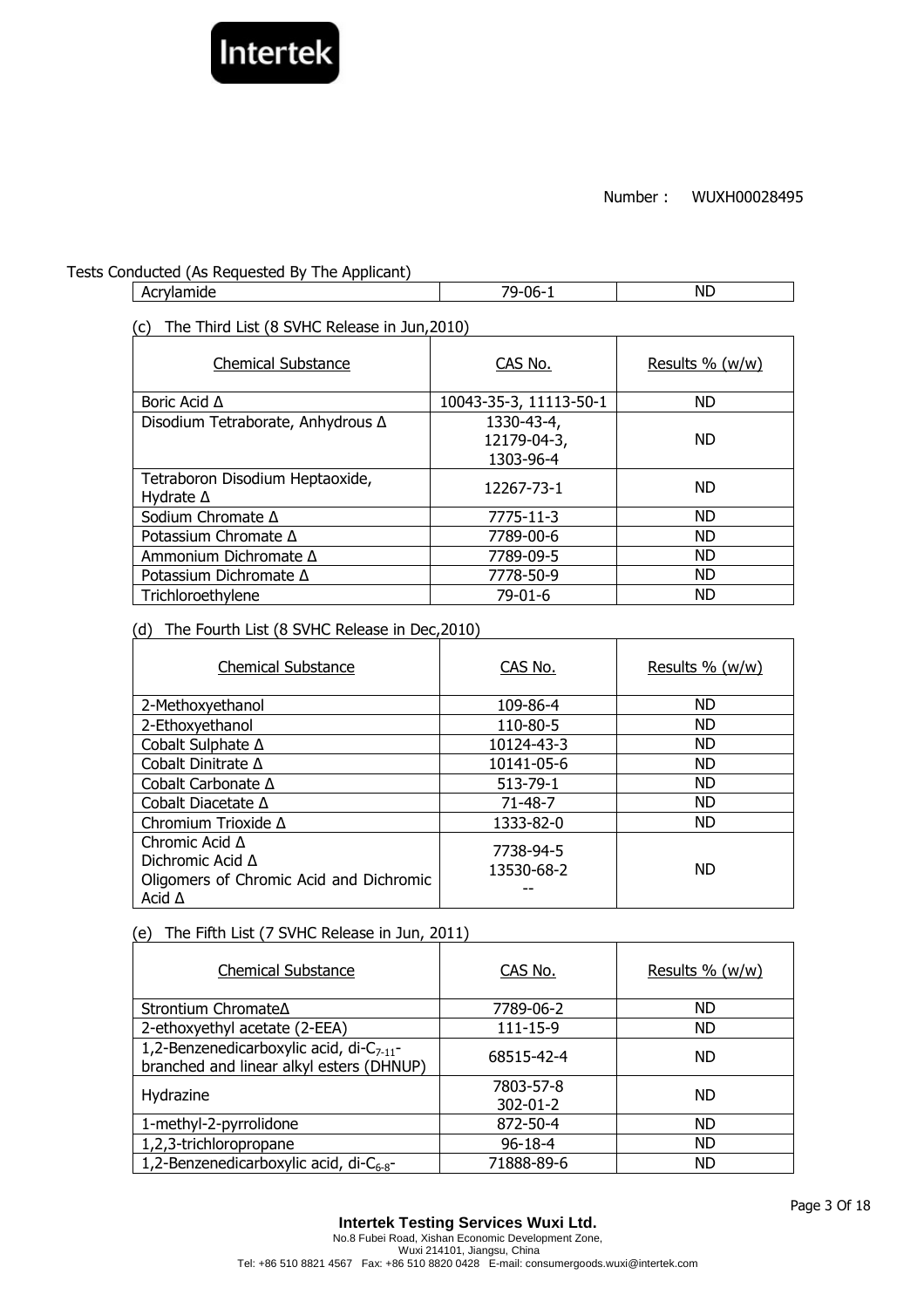

# Tests Conducted (As Requested By The Applicant)

 $|$  branched alkyl esters, C<sub>7</sub>-rich (DIHP)

## (f) The Sixth List (20 SVHC Release in Dec, 2011)

| <b>Chemical Substance</b>                                                  | CAS No.                       | Results % (w/w) |
|----------------------------------------------------------------------------|-------------------------------|-----------------|
| Lead dipicrate $\Delta$                                                    | 6477-64-1                     | <b>ND</b>       |
| Lead styphnate <sup><math>\Delta</math></sup>                              | 15245-44-0                    | <b>ND</b>       |
| Lead azide; Lead diazideA                                                  | 13424-46-9                    | ND              |
| Phenolphthalein                                                            | 77-09-8                       | <b>ND</b>       |
| 2,2'-dichloro-4,4'-methylenedianiline<br>(MOCA)                            | $101 - 14 - 4$                | <b>ND</b>       |
| N,N-dimethylacetamide (DMAC)                                               | 127-19-5                      | <b>ND</b>       |
| Trilead diarsenateA                                                        | 3687-31-8                     | <b>ND</b>       |
| Calcium arsenate <sup>A</sup>                                              | 7778-44-1                     | <b>ND</b>       |
| Arsenic acid $\Delta$                                                      | 7778-39-4                     | <b>ND</b>       |
| Bis(2-methoxyethyl) ether                                                  | 111-96-6                      | <b>ND</b>       |
| 1,2-Dichloroethane                                                         | 107-06-2                      | <b>ND</b>       |
| 4-(1,1,3,3-tetramethylbutyl)phenol, (4-<br>tert-Octylphenol)               | 140-66-9                      | <b>ND</b>       |
| 2-Methoxyaniline; o-Anisidine                                              | $90 - 04 - 0$                 | <b>ND</b>       |
| Bis(2-methoxyethyl) phthalate (DMEP)                                       | 117-82-8                      | <b>ND</b>       |
| Formaldehyde, oligomeric reaction<br>products with aniline (technical MDA) | 25214-70-4                    | <b>ND</b>       |
| Pentazinc chromate octahydroxide∆                                          | 49663-84-5                    | <b>ND</b>       |
| Potassium hydroxyoctaoxodizincate di-<br>chromate∆                         | 11103-86-9                    | <b>ND</b>       |
| Dichromium tris(chromate)∆                                                 | 24613-89-6                    | <b>ND</b>       |
| Aluminosilicate Refractory Ceramic Fibres<br>Λ                             | (Index No. 650-017-00-<br>8)  | <b>ND</b>       |
| Zirconia Aluminosilicate Refractory<br>Ceramic Fibres $\Delta$             | (Index No. 650-017-<br>$00-8$ | <b>ND</b>       |

# (g) The Seventh List (13 SVHC Release in Jun, 2012)

| <b>Chemical Substance</b>                                                   | CAS No.        | Results $\%$ (w/w) |
|-----------------------------------------------------------------------------|----------------|--------------------|
| 1,2-bis(2-methoxyethoxy) ethane<br>(TEGDME; triglyme)                       | 112-49-2       | <b>ND</b>          |
| 1,2-dimethoxyethane; ethylene glycol<br>dimethyl ether (EGDME)              | $110 - 71 - 4$ | <b>ND</b>          |
| Diboron trioxide $\Delta$                                                   | 1303-86-2      | <b>ND</b>          |
| Formamide                                                                   | $75 - 12 - 7$  | <b>ND</b>          |
| Lead(II) bis(methanesulfonate) $\Delta$                                     | 17570-76-2     | <b>ND</b>          |
| TGIC (1,3,5-tris(oxiranylmethyl)-1,3,5-<br>triazine-2,4,6(1H,3H,5H)-trione) | 2451-62-9      | <b>ND</b>          |
| β-TGIC (1,3,5-tris[(2S and 2R)-2,3-                                         | 59653-74-6     | <b>ND</b>          |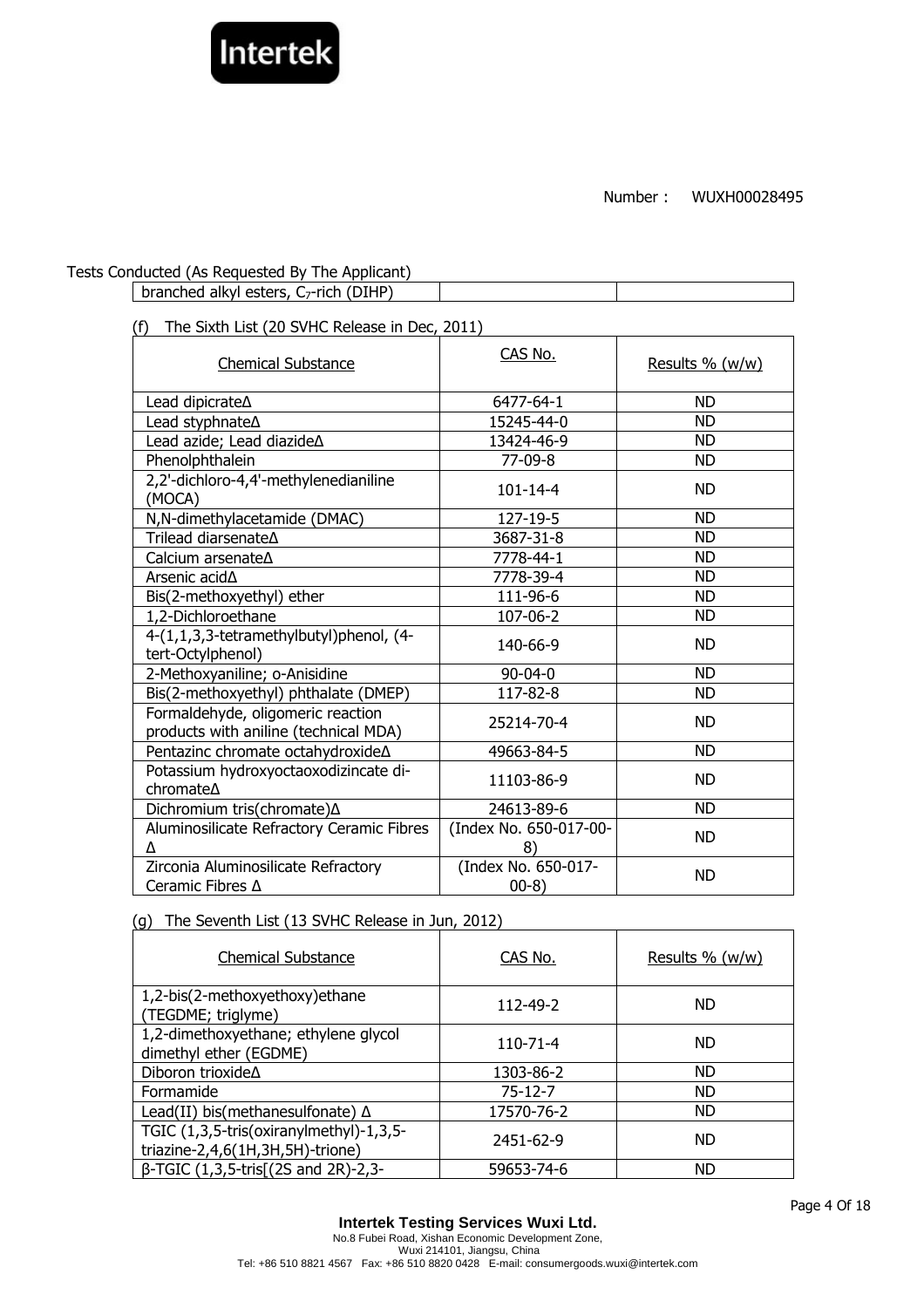

Tests Conducted (As Requested By The Applicant)

| epoxypropyl]-1,3,5-triazine-2,4,6-<br>$(1H, 3H, 5H)$ -trione)                                                                                                                                                                                                |                |           |
|--------------------------------------------------------------------------------------------------------------------------------------------------------------------------------------------------------------------------------------------------------------|----------------|-----------|
| 4,4'-bis(dimethylamino)benzophenone<br>(Michler's ketone)                                                                                                                                                                                                    | $90 - 94 - 8$  | <b>ND</b> |
| N,N,N',N'-tetramethyl-4,4'-<br>methylenedianiline (Michler's base)                                                                                                                                                                                           | $101 - 61 - 1$ | <b>ND</b> |
| [4-[4,4'-bis(dimethylamino)<br>benzhydrylidene]cyclohexa-2,5-dien-1-<br>ylidene]dimethylammonium chloride (C.I.<br>Basic Violet 3) [with $\geq$ 0.1% of Michler's<br>ketone (EC No. 202-027-5) or Michler's<br>base (EC No. 202-959-2)]                      | 548-62-9       | <b>ND</b> |
| [4-[[4-anilino-1-naphthyl][4-<br>(dimethylamino)phenyl]methylene]cycloh<br>exa-2,5-dien-1-ylidene]<br>dimethylammonium chloride (C.I. Basic<br>Blue 26) [with $\geq$ 0.1% of Michler's<br>ketone (EC No. 202-027-5) or Michler's<br>base (EC No. 202-959-2)] | 2580-56-5      | <b>ND</b> |
| a, a-Bis[4-(dimethylamino)phenyl]-4<br>(phenylamino)naphthalene-1-<br>methanol (C.I. Solvent Blue 4) [with $\ge$<br>0.1% of Michler's ketone (EC No. 202-<br>027-5) or Michler's base (EC No. 202-959-<br>$2)$ ]                                             | 6786-83-0      | <b>ND</b> |
| 4,4'-bis(dimethylamino)-4"-<br>(methylamino)trityl alcohol [with $\geq 0.1\%$<br>of Michler's ketone (EC No. 202-027-5) or<br>Michler's base (EC No. 202-959-2)]                                                                                             | $561 - 41 - 1$ | <b>ND</b> |

(h) The Eighth List (54 SVHC Release in Dec, 2012)

| <b>Chemical Substance</b>                                         | CAS No.        | Results $\%$ (w/w) |
|-------------------------------------------------------------------|----------------|--------------------|
| Bis(pentabromophenyl) ether<br>(decabromodiphenyl ether; DecaBDE) | 1163-19-5      | <b>ND</b>          |
| Pentacosafluorotridecanoic acid                                   | 72629-94-8     | <b>ND</b>          |
| Tricosafluorododecanoic acid                                      | $307 - 55 - 1$ | <b>ND</b>          |
| Henicosafluoroundecanoic acid                                     | 2058-94-8      | <b>ND</b>          |
| Heptacosafluorotetradecanoic acid                                 | 376-06-7       | <b>ND</b>          |
| Diazene-1,2-dicarboxamide (C,C'-<br>azodi(formamide))             | $123 - 77 - 3$ | <b>ND</b>          |
| Cyclohexane-1,2-dicarboxylic anhydride<br>$[1]$                   | $85 - 42 - 7$  | <b>ND</b>          |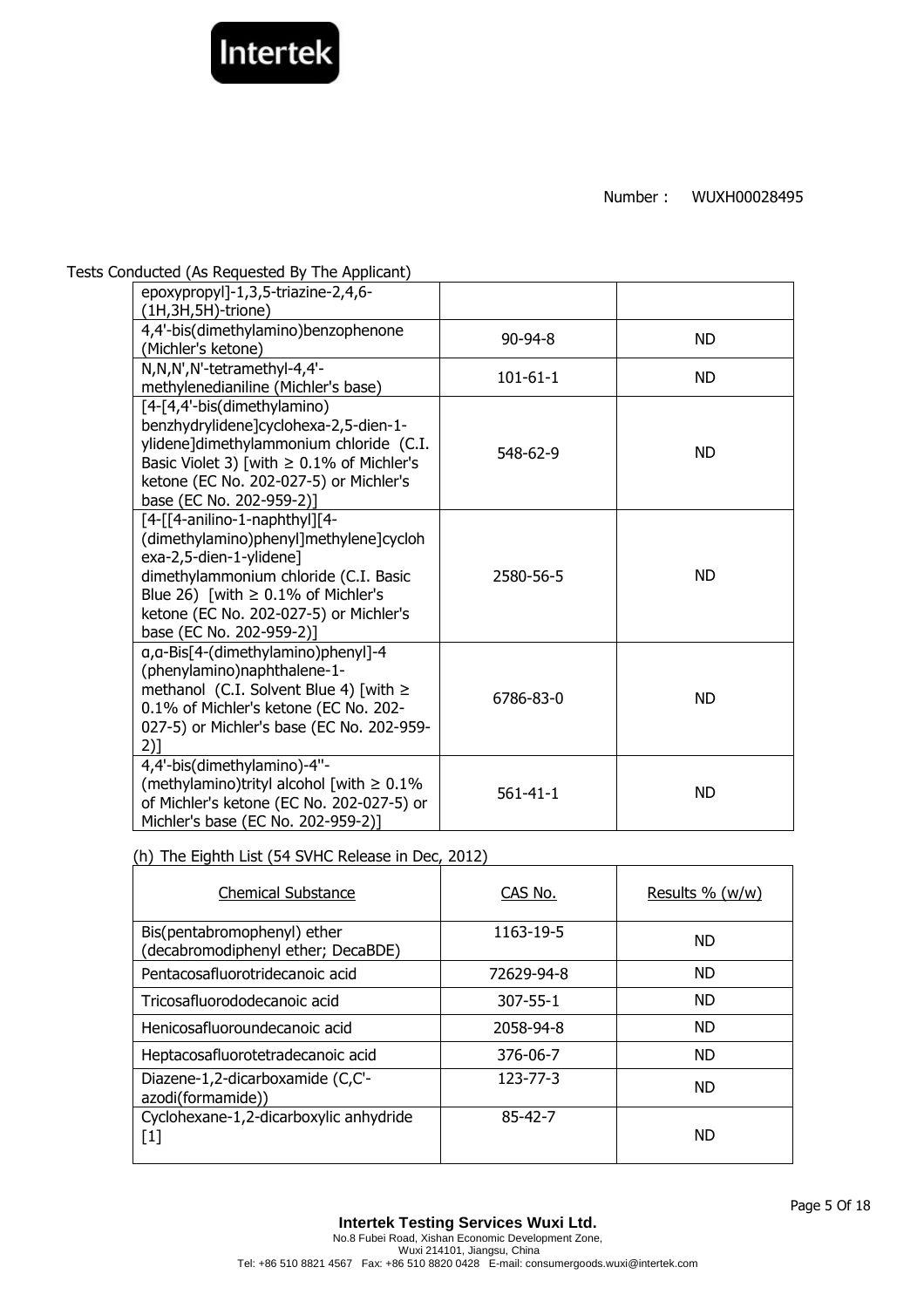

| Tests Conducted (As Requested By The Applicant)                                                                                                                                                                                                                                                        |               |           |
|--------------------------------------------------------------------------------------------------------------------------------------------------------------------------------------------------------------------------------------------------------------------------------------------------------|---------------|-----------|
| cis-cyclohexane-1,2-dicarboxylic<br>anhydride [2]                                                                                                                                                                                                                                                      | 13149-00-3    |           |
| trans-cyclohexane-1,2-dicarboxylic<br>anhydride [3]                                                                                                                                                                                                                                                    | 14166-21-3    |           |
| [The individual cis- [2] and trans- [3]<br>isomer substances and all possible<br>combinations of the cis- and trans-<br>isomers [1] are covered<br>by this entry].                                                                                                                                     |               |           |
| Hexahydromethylphthalic anhydride [1],                                                                                                                                                                                                                                                                 |               |           |
| Hexahydro-4-methylphthalic anhydride<br>[2]                                                                                                                                                                                                                                                            |               |           |
| Hexahydro-1-methylphthalic anhydride                                                                                                                                                                                                                                                                   | 25550-51-0    |           |
| $[3],$                                                                                                                                                                                                                                                                                                 | 19438-60-9    | <b>ND</b> |
| Hexahydro-3-methylphthalic anhydride [4]                                                                                                                                                                                                                                                               | 48122-14-1    |           |
| [The individual isomers [2], [3] and [4]<br>(including their cis- and trans- stereo<br>isomeric forms) and all possible<br>combinations of the isomers [1] are<br>covered by this entry]                                                                                                               | 57110-29-9    |           |
| 4-Nonylphenol, branched and linear<br>[substances with a linear and/or branched<br>alkyl chain with a carbon number of 9<br>covalently bound in position 4 to phenol,<br>covering also UVCB- and well-defined<br>substances which include any of the<br>individual isomers or a combination<br>thereof |               | <b>ND</b> |
| 4-(1,1,3,3-tetramethylbutyl)phenol,<br>ethoxylated<br>[covering well-defined substances and<br>UVCB substances, polymers and<br>homologues]                                                                                                                                                            |               | <b>ND</b> |
| Methoxyacetic acid                                                                                                                                                                                                                                                                                     | 625-45-6      | <b>ND</b> |
| N,N-dimethylformamide                                                                                                                                                                                                                                                                                  | $68 - 12 - 2$ | <b>ND</b> |
| Dibutyltin dichloride (DBTC) Δ                                                                                                                                                                                                                                                                         | 683-18-1      | <b>ND</b> |
| Lead monoxide (Lead oxide) $\Delta$                                                                                                                                                                                                                                                                    | 1317-36-8     | ND        |
| Orange lead (Lead tetroxide) $\Delta$                                                                                                                                                                                                                                                                  | 1314-41-6     | <b>ND</b> |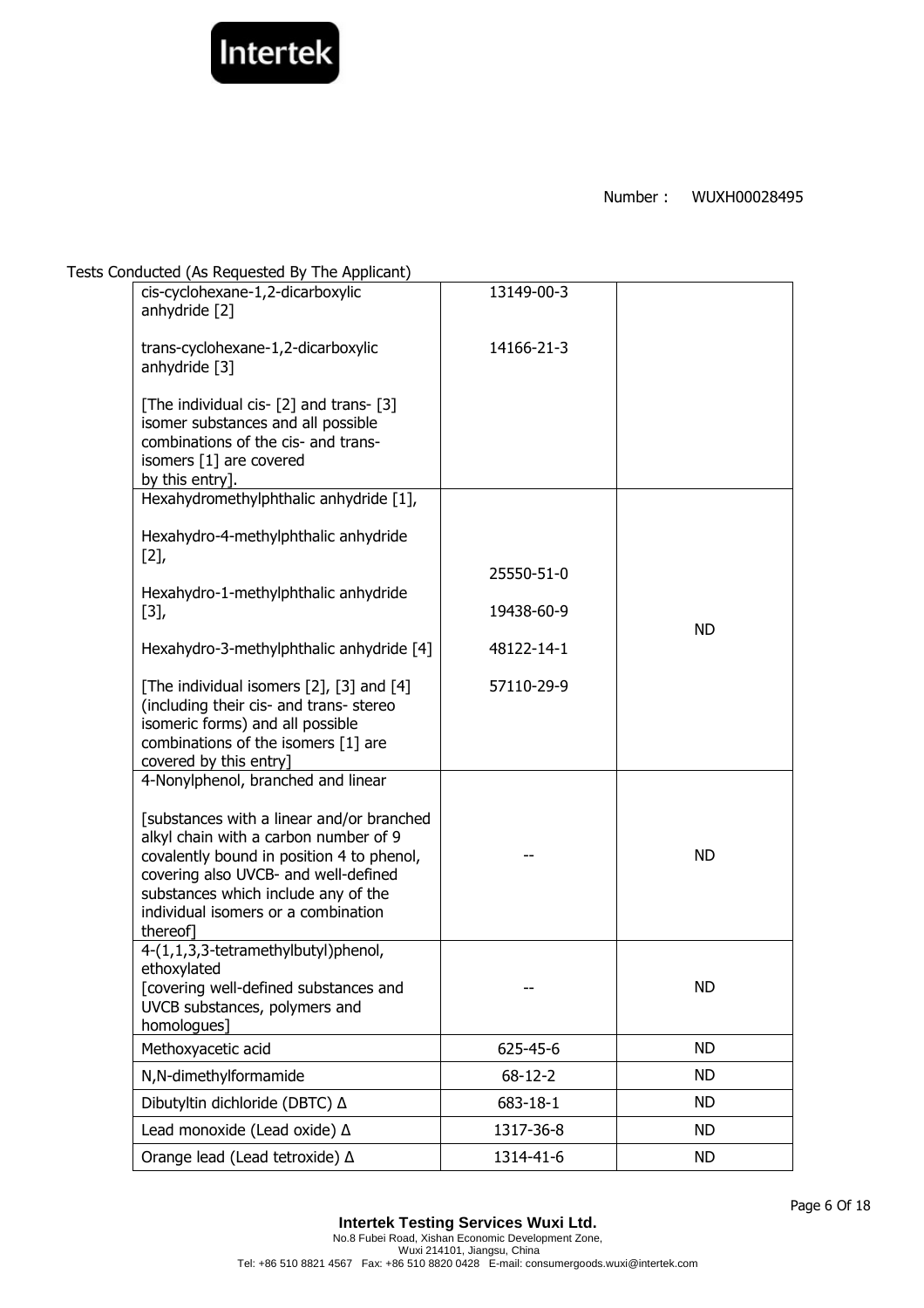

Tests Conducted (As Requested By The Applicant)

| Lead bis(tetrafluoroborate) $\Delta$                                                                                                                                                                                                                       | 13814-96-5     | <b>ND</b> |
|------------------------------------------------------------------------------------------------------------------------------------------------------------------------------------------------------------------------------------------------------------|----------------|-----------|
| Trilead bis(carbonate) dihy droxide A                                                                                                                                                                                                                      | 1319-46-6      | <b>ND</b> |
| Lead titanium trioxideA                                                                                                                                                                                                                                    | 12060-00-3     | <b>ND</b> |
| Lead titanium zirconium oxide∆                                                                                                                                                                                                                             | 12626-81-2     | ND.       |
| Silicic acid, lead salt $\Delta$                                                                                                                                                                                                                           | 11120-22-2     | <b>ND</b> |
| Silicic acid (H2Si2O5), barium salt (1:1),<br>lead-doped $\Delta$<br>[with lead (Pb) content above the                                                                                                                                                     |                |           |
| applicable generic concentration limit for<br>'toxicity for reproduction' Repr. 1A (CLP)<br>or category 1 (DSD); the substance is a<br>member of the group entry of lead<br>compounds, with index number 082-001-<br>00-6 in Regulation (EC) No 1272/2008] | 68784-75-8     | <b>ND</b> |
| 1-bromopropane (n-propyl bromide)                                                                                                                                                                                                                          | 106-94-5       | <b>ND</b> |
| Methyloxirane (Propylene oxide)                                                                                                                                                                                                                            | 75-56-9        | <b>ND</b> |
| 1,2-Benzenedicarboxylic acid,<br>dipentylester, branched and linear                                                                                                                                                                                        | 84777-06-0     | <b>ND</b> |
| Diisopentylphthalate (DIPP)                                                                                                                                                                                                                                | 605-50-5       | <b>ND</b> |
| N-pentyl-isopentylphthalate                                                                                                                                                                                                                                | 776297-69-9    | ND.       |
| 1,2-diethoxyethane                                                                                                                                                                                                                                         | $629 - 14 - 1$ | <b>ND</b> |
| Acetic acid, lead salt, basic∆                                                                                                                                                                                                                             | 51404-69-4     | <b>ND</b> |
| Lead oxide sulfate $\Delta$                                                                                                                                                                                                                                | 12036-76-9     | <b>ND</b> |
| [Phthalato(2-)]dioxotrilead∆                                                                                                                                                                                                                               | 69011-06-9     | <b>ND</b> |
| Dioxobis(stearato)trilead∆                                                                                                                                                                                                                                 | 12578-12-0     | ND        |
| Fatty acids, C16-18, lead salts∆                                                                                                                                                                                                                           | 91031-62-8     | <b>ND</b> |
| Lead cynamidateA                                                                                                                                                                                                                                           | 20837-86-9     | <b>ND</b> |
| Lead dinitrate <sup><math>\Delta</math></sup>                                                                                                                                                                                                              | 10099-74-8     | <b>ND</b> |
| Pentalead tetraoxide sulphate∆                                                                                                                                                                                                                             | 12065-90-6     | ND.       |
| Pyrochlore, antimony lead yellow∆                                                                                                                                                                                                                          | 8012-00-8      | <b>ND</b> |
| Sulfurous acid, lead salt, dibasic∆                                                                                                                                                                                                                        | 62229-08-7     | <b>ND</b> |
| Tetraethyllead∆                                                                                                                                                                                                                                            | 78-00-2        | ND.       |
| Tetralead trioxide sulphateA                                                                                                                                                                                                                               | 12202-17-4     | ND.       |
| Trilead dioxide phosphonateA                                                                                                                                                                                                                               | 12141-20-7     | <b>ND</b> |
| Furan                                                                                                                                                                                                                                                      | 110-00-9       | <b>ND</b> |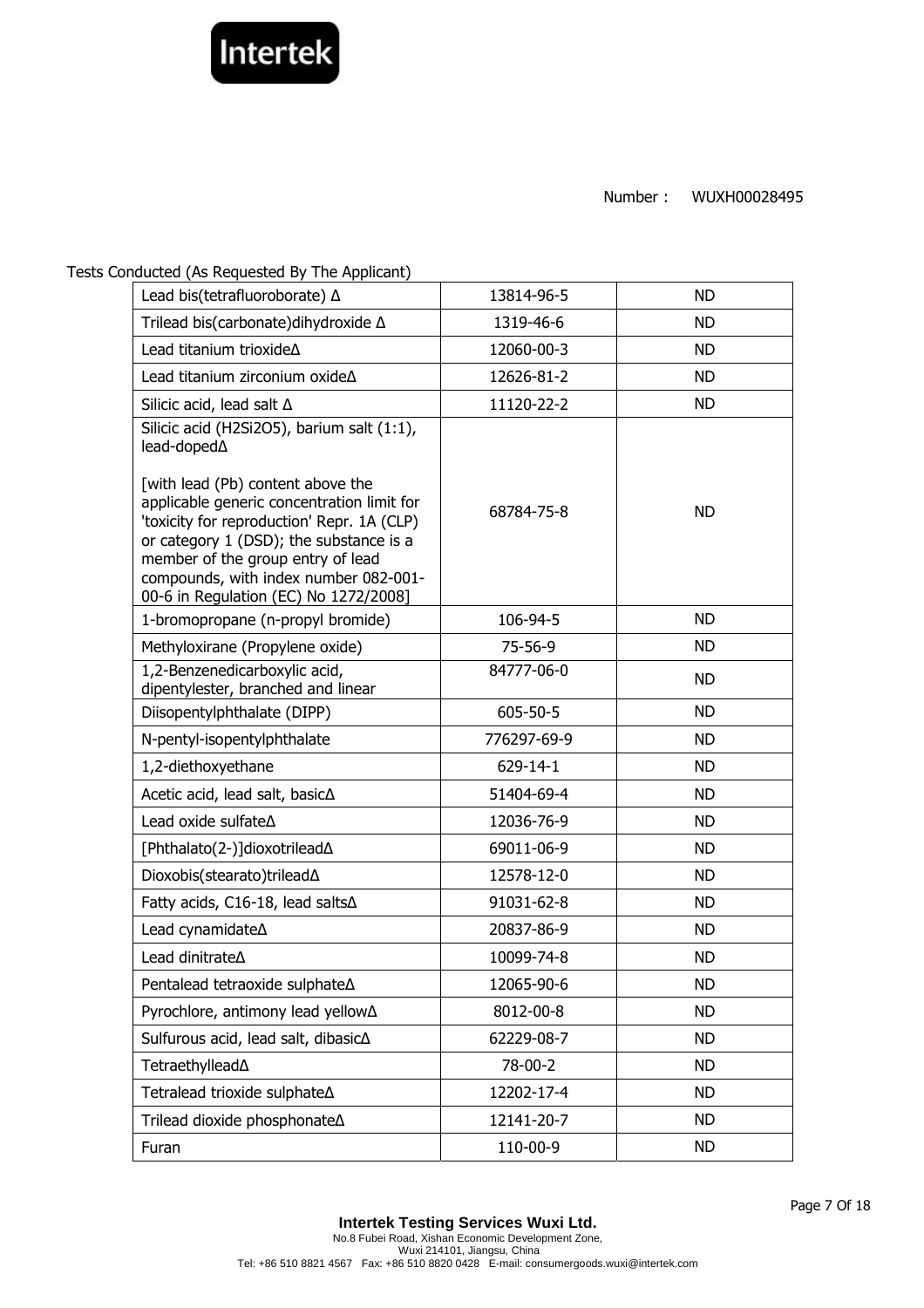

## Tests Conducted (As Requested By The Applicant)

| Diethyl sulphate                                       | $64 - 67 - 5$ | <b>ND</b> |
|--------------------------------------------------------|---------------|-----------|
| Dimethyl sulphate                                      | $77 - 78 - 1$ | <b>ND</b> |
| 3-ethyl-2-methyl-2-(3-methylbutyl)-1,3-<br>oxazolidine | 143860-04-2   | <b>ND</b> |
| Dinoseb (6-sec-butyl-2,4-dinitrophenol)                | 88-85-7       | <b>ND</b> |
| 4,4'-methylenedi-o-toluidine                           | 838-88-0      | <b>ND</b> |
| 4,4'-oxydianiline and its salts                        | 101-80-4      | ND        |
| 4-aminoazobenzene                                      | $60 - 09 - 3$ | ND        |
| 4-methyl-m-phenylenediamine (toluene-<br>2,4-diamine)  | $95 - 80 - 7$ | <b>ND</b> |
| 6-methoxy-m-toluidine (p-cresidine)                    | 120-71-8      | <b>ND</b> |
| Biphenyl-4-ylamine                                     | $92 - 67 - 1$ | ND        |
| o-aminoazotoluene [(4-o-tolylazo-o-<br>toluidine])     | $97 - 56 - 3$ | <b>ND</b> |
| o-toluidine                                            | $95 - 53 - 4$ | <b>ND</b> |
| N-methylacetamide                                      | $79-16-3$     | <b>ND</b> |

# (i) The Ninth List (6 SVHC Release in Jun, 2013)

| <b>Chemical Substance</b>                                                                                                                                                                                                                                                                                                                                                   | CAS No.   | Results % (w/w) |
|-----------------------------------------------------------------------------------------------------------------------------------------------------------------------------------------------------------------------------------------------------------------------------------------------------------------------------------------------------------------------------|-----------|-----------------|
| Cadmium∆                                                                                                                                                                                                                                                                                                                                                                    | 7440-43-9 | <b>ND</b>       |
| Cadmium oxide $\Delta$                                                                                                                                                                                                                                                                                                                                                      | 1306-19-0 | <b>ND</b>       |
| Dipentyl phthalate (DPP)                                                                                                                                                                                                                                                                                                                                                    | 131-18-0  | <b>ND</b>       |
| 4-Nonylphenol, branched and linear,<br>ethoxylated<br>[substances with a linear and/or branched<br>alkyl chain with a carbon number of 9<br>covalently bound in position 4 to phenol,<br>ethoxylated covering UVCB- and well-<br>defined substances, polymers and<br>homologues, which include any of the<br>individual isomers and/or combinations<br>thereof <sup>1</sup> |           | <b>ND</b>       |
| Ammonium pentadecafluorooctanoate<br>(APFO)                                                                                                                                                                                                                                                                                                                                 | 3825-26-1 | <b>ND</b>       |
| Pentadecafluorooctanoic acid (PFOA)                                                                                                                                                                                                                                                                                                                                         | 335-67-1  | <b>ND</b>       |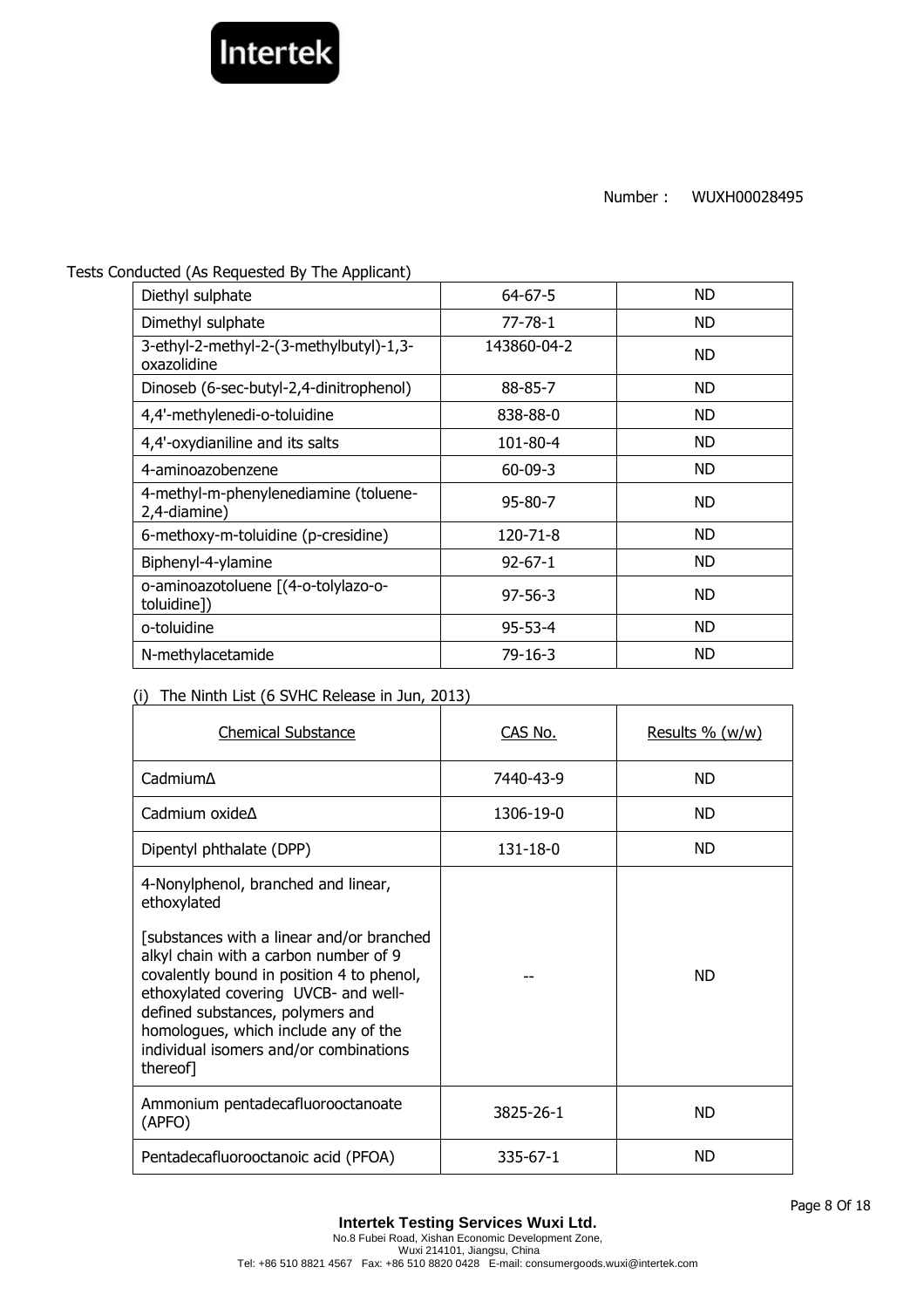

# Tests Conducted (As Requested By The Applicant)

(j) The Tenth List (7 SVHC Release in Dec, 2013)

| <b>Chemical Substance</b>                                                                                                                                            | CAS No.        | Results % (w/w) |
|----------------------------------------------------------------------------------------------------------------------------------------------------------------------|----------------|-----------------|
| Cadmium sulphide∆                                                                                                                                                    | 1306-23-6      | ND.             |
| Disodium $3,3'$ -[[1,1'-biphenyl]-4,4'-<br>diylbis(azo)]bis(4-aminonaphthalene-1-<br>sulphonate) (C.I. Direct Red 28)                                                | 573-58-0       | <b>ND</b>       |
| Disodium 4-amino-3- $[4-(2,4-$<br>diaminophenyl)azo][1,1'-biphenyl]-4-<br>yl]azo] -5-hydroxy-6-<br>(phenylazo)naphthalene-2,7-disulphonate<br>(C.I. Direct Black 38) | 1937-37-7      | ND.             |
| Dihexyl phthalate (DnHP)                                                                                                                                             | $84 - 75 - 3$  | ND.             |
| Imidazolidine-2-thione (2-imidazoline-2-<br>thiol)                                                                                                                   | $96 - 45 - 7$  | ND.             |
| Lead di(acetate) $\Delta$                                                                                                                                            | $301 - 04 - 2$ | ND.             |
| Trixylyl phosphate                                                                                                                                                   | 25155-23-1     | ND              |

# (k) The Eleventh List (4 SVHC Release in Jun, 2014)

| <b>Chemical Substance</b>                                                                           | CAS No.    | Results $% (w/w)$ |
|-----------------------------------------------------------------------------------------------------|------------|-------------------|
| 1,2-Benzenedicarboxylic acid, dihexyl<br>ester, branched and linear<br>(Diisohexyl phthalate(DIHP)) | 68515-50-4 | ND.               |
| Cadmium chloride $\Delta$                                                                           | 10108-64-2 | ND.               |
| Sodium perborate;<br>Perboric acid, sodium salt∆                                                    |            | ND.               |
| Sodium peroxometaborate∆                                                                            | 7632-04-4  | ND.               |

#### (l) The Twelfth List (6 SVHC Release in December, 2014)

| <b>Chemical Substance</b>                                    | CAS No.    | Results % (w/w) |
|--------------------------------------------------------------|------------|-----------------|
| 2-(2H-benzotriazol-2-yl)-4,6-<br>ditertpentylphenol (UV-328) | 25973-55-1 | ND.             |
| 2-benzotriazol-2-yl-4,6-di-tert-butylphenol                  | 3846-71-7  | ND.             |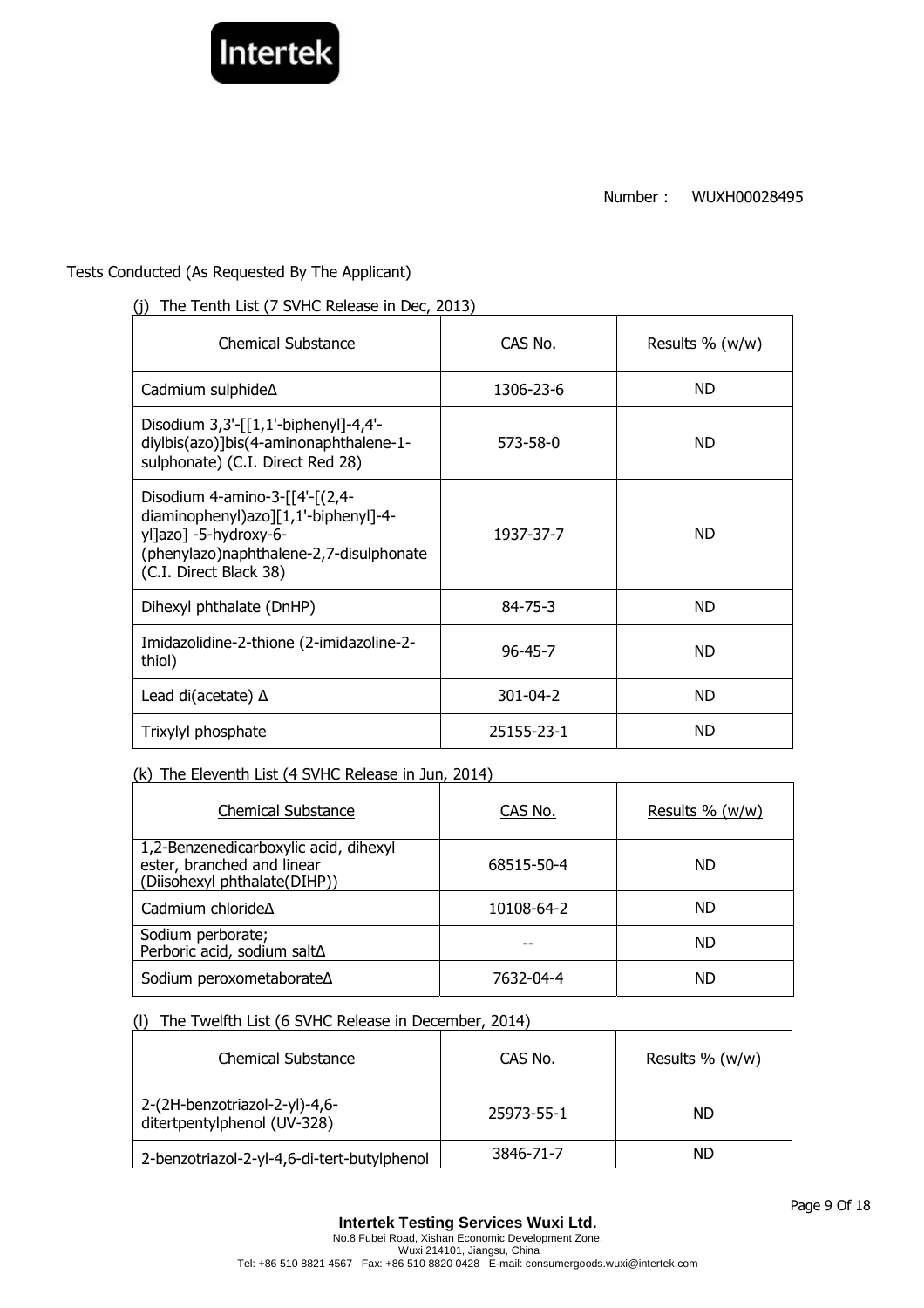

Tests Conducted (As Requested By The Applicant)

| $(UV-320)$                                                                                                                                                                                                                                                                         |                            |           |
|------------------------------------------------------------------------------------------------------------------------------------------------------------------------------------------------------------------------------------------------------------------------------------|----------------------------|-----------|
| 2-ethylhexyl 10-ethyl-4,4-dioctyl-7-oxo-8-<br>oxa-3,5-dithia-4-stannatetradecanoate<br>(DOTE)                                                                                                                                                                                      | 15571-58-1                 | <b>ND</b> |
| Cadmium fluoride $\Delta$                                                                                                                                                                                                                                                          | 7790-79-6                  | ND.       |
| Cadmium sulphate∆                                                                                                                                                                                                                                                                  | 10124-36-4; 31119-<br>53-6 | ND        |
| Reaction mass of 2-ethylhexyl 10-ethyl-<br>4,4-dioctyl-7-oxo-8-oxa-3,5-dithia-4-<br>stannatetradecanoate and 2-ethylhexyl<br>10-ethyl-4-[[2-[(2-ethylhexyl)oxy]-2-<br>oxoethyl]thio]-4-octyl-7-oxo-8-oxa-3,5-<br>dithia-4-stannatetradecanoate (reaction<br>mass of DOTE and MOTE) |                            | <b>ND</b> |

SVHC = Substance Of Very High Concern

- ND = Not Detected (The Result Is Less Than The Reporting Limit)
- ∆ = Determination Was Based On Elemental Analysis. The Content Was Calculated Based On Assumption Of Worst-Case.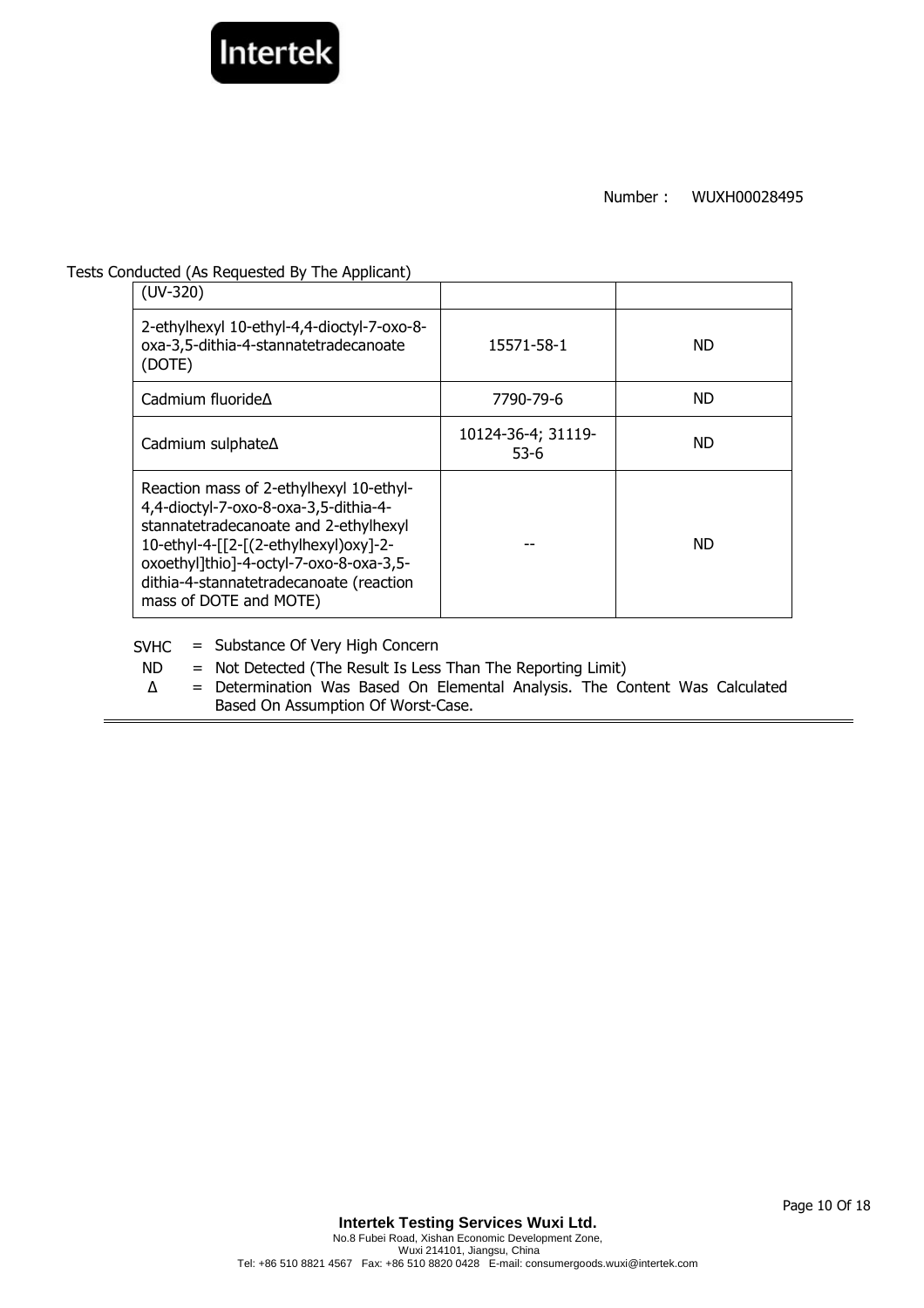

# Tests Conducted (As Requested By The Applicant)

(II) Testing Methods of SVHC

# (a) The First List (15 SVHC Released in Oct, 2008)

| <b>Chemical Substance</b>                               | Method                                                                                                                          | Reporting<br>Limit( %) |
|---------------------------------------------------------|---------------------------------------------------------------------------------------------------------------------------------|------------------------|
|                                                         |                                                                                                                                 | Component              |
| Cobalt Dichloride                                       | By microwave digestion and<br>determined by ICP-OES,<br>further combustion and IC<br>confirmation when necessary                | 0.020                  |
| Diarsenic Pentaoxide                                    |                                                                                                                                 | 0.020                  |
| Diarsenic Trioxide                                      | By microwave digestion and                                                                                                      | 0.020                  |
| Lead Hydrogen Arsenate                                  | determined by ICP-OES                                                                                                           | 0.020                  |
| Bis(Tributyltin) Oxide (TBTO)                           |                                                                                                                                 | 0.020                  |
| <b>Triethyl Arsenate</b>                                |                                                                                                                                 | 0.020                  |
| Sodium Dichromate                                       | By microwave digestion and<br>determined by ICP-OES,<br>further solvent extraction and<br>UV-VIS confirmation when<br>necessary | 0.020                  |
| Anthracene                                              |                                                                                                                                 | 0.020                  |
| 4,4'-Diaminodiphenylmethane (MDA)                       |                                                                                                                                 | 0.020                  |
| Hexabromocyclododecane (HBCDD)                          |                                                                                                                                 | 0.020                  |
| 5-Tert-Butyl-2,4,6-Trinitro-m-Xylene<br>(Musk Xylene)   | By solvent extraction and                                                                                                       | 0.020                  |
| Bis(2-Ethylhexyl) Phthalate (DEHP)                      | determined by GC-MSD                                                                                                            | 0.020                  |
| Dibutyl Phthalate (DBP)                                 |                                                                                                                                 | 0.020                  |
| Benzyl Butyl Phthalate (BBP)                            |                                                                                                                                 | 0.020                  |
| Short Chain Chlorinated Paraffins (C <sub>10-13</sub> ) |                                                                                                                                 | 0.020                  |

(b) The Second List (13 SVHC Released in Jan, 2010 and Mar, 2010)

| <b>Chemical Substance</b>                                      | Method                                                   | Reporting<br>limit(%` |
|----------------------------------------------------------------|----------------------------------------------------------|-----------------------|
|                                                                |                                                          | Component             |
| Lead Chromate                                                  | By microwave digestion and                               | 0.020                 |
| Lead Chromate Molybdate Sulphate Red<br>(C.I. Pigment Red 104) | determined by ICP-OES,<br>further solvent extraction and | 0.020                 |
| Lead Sulfochromate Yellow (C.I. Pigment<br>Yellow 34)          | UV-VIS confirmation when<br>necessary                    | 0.020                 |
| Tris (2-Chloroethyl) Phosphate                                 | By solvent extraction and                                | 0.020                 |
| 2,4-Dinitrotoluene                                             | determined by GC-MSD                                     | 0.020                 |
| Diisobutyl Phthalate (DIBP)                                    |                                                          | 0.020                 |
| Coal Tar Pitch, High Temperature                               |                                                          | 0.020                 |
| Anthracene Oil                                                 |                                                          | 0.020                 |
| Anthracene Oil, Anthracene Paste, Distn.<br>Lights             |                                                          | 0.020                 |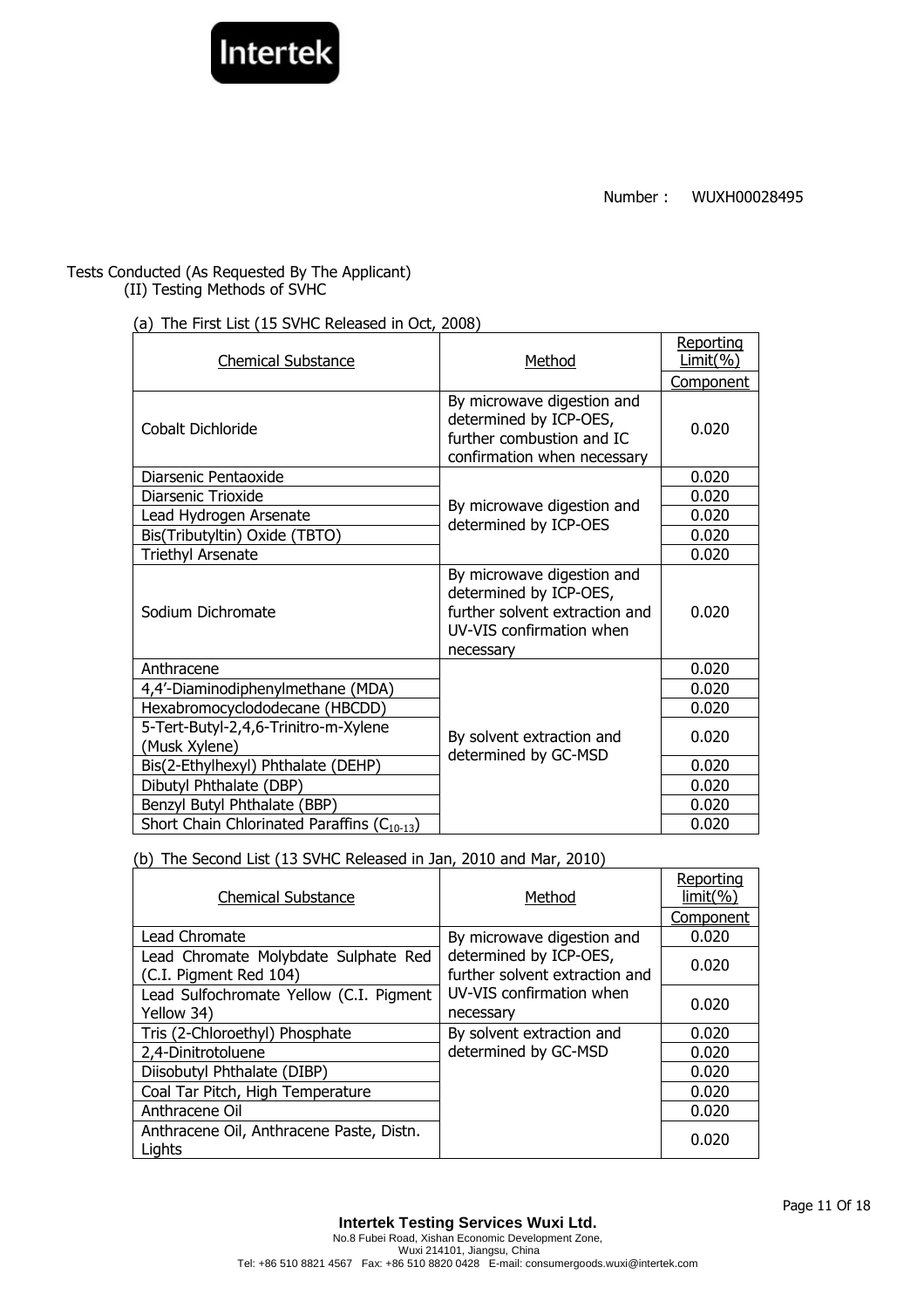

#### Tests Conducted (As Requested By The Applicant)

| Anthracene Oil, Anthracene Paste,<br>Anthracene Fraction | 0.020 |
|----------------------------------------------------------|-------|
| Anthracene Oil, Anthracene-low                           | 0.020 |
| Anthracene Oil, Anthracene paste                         | 0.020 |
| Acrylamide                                               | 0.020 |

(c) The Third List (8 SVHC Released in Jun, 2010)

| <b>Chemical Substance</b>               | Method                                              | Reporting<br>limit( %) |
|-----------------------------------------|-----------------------------------------------------|------------------------|
|                                         |                                                     | Component              |
| <b>Boric Acid</b>                       |                                                     | 0.020                  |
| Disodium Tetraborate, Anhydrous         | By microwave digestion and<br>determined by ICP-OES | 0.020                  |
| Tetraboron Disodium Heptaoxide, Hydrate |                                                     | 0.020                  |
| Sodium Chromate                         | By microwave digestion and                          | 0.020                  |
| Potassium Chromate                      | determined by ICP-OES,                              | 0.020                  |
| Ammonium Dichromate                     | further solvent extraction and                      | 0.020                  |
| Potassium Dichromate                    | UV-VIS confirmation when<br>necessary               | 0.020                  |
| Trichloroethylene                       | By solvent extraction and<br>determined by GC-MSD   | 0.020                  |

# (d) The Fourth List (8 SVHC Released in Dec, 2010)

| <b>Chemical Substance</b>               | Method                         | Reporting<br>limit( %) |
|-----------------------------------------|--------------------------------|------------------------|
|                                         |                                | Component              |
| 2-Methoxyethanol                        | By solvent extraction and      | 0.020                  |
| 2-Ethoxyethanol                         | determined by GC-MSD           | 0.020                  |
| Cobalt Sulphate                         |                                | 0.020                  |
| Cobalt Dinitrate                        | By microwave digestion and     | 0.020                  |
| Cobalt Carbonate                        | determined by ICP-OES          | 0.020                  |
| Cobalt Diacetate                        |                                | 0.020                  |
| Chromium Trioxide                       | By microwave digestion and     | 0.020                  |
| Chromic Acid                            | determined by ICP-OES,         |                        |
| Dichromic Acid                          | further solvent extraction and | 0.020                  |
| Oligomers Of Chromic Acid And Dichromic | UV-VIS confirmation when       |                        |
| Acid                                    | necessary                      |                        |

# (e) The Fifth list (7 SVHC Released in Jun, 2011)

| <b>Chemical Substance</b>     | Method                                                                                                                          | Reporting<br>limit(% |
|-------------------------------|---------------------------------------------------------------------------------------------------------------------------------|----------------------|
|                               |                                                                                                                                 | Component            |
| Strontium Chromate            | By microwave digestion and<br>determined by ICP-OES,<br>further solvent extraction and<br>UV-VIS confirmation when<br>necessary | 0.020                |
| 2-ethoxyethyl acetate (2-EEA) | By solvent extraction and                                                                                                       | 0.020                |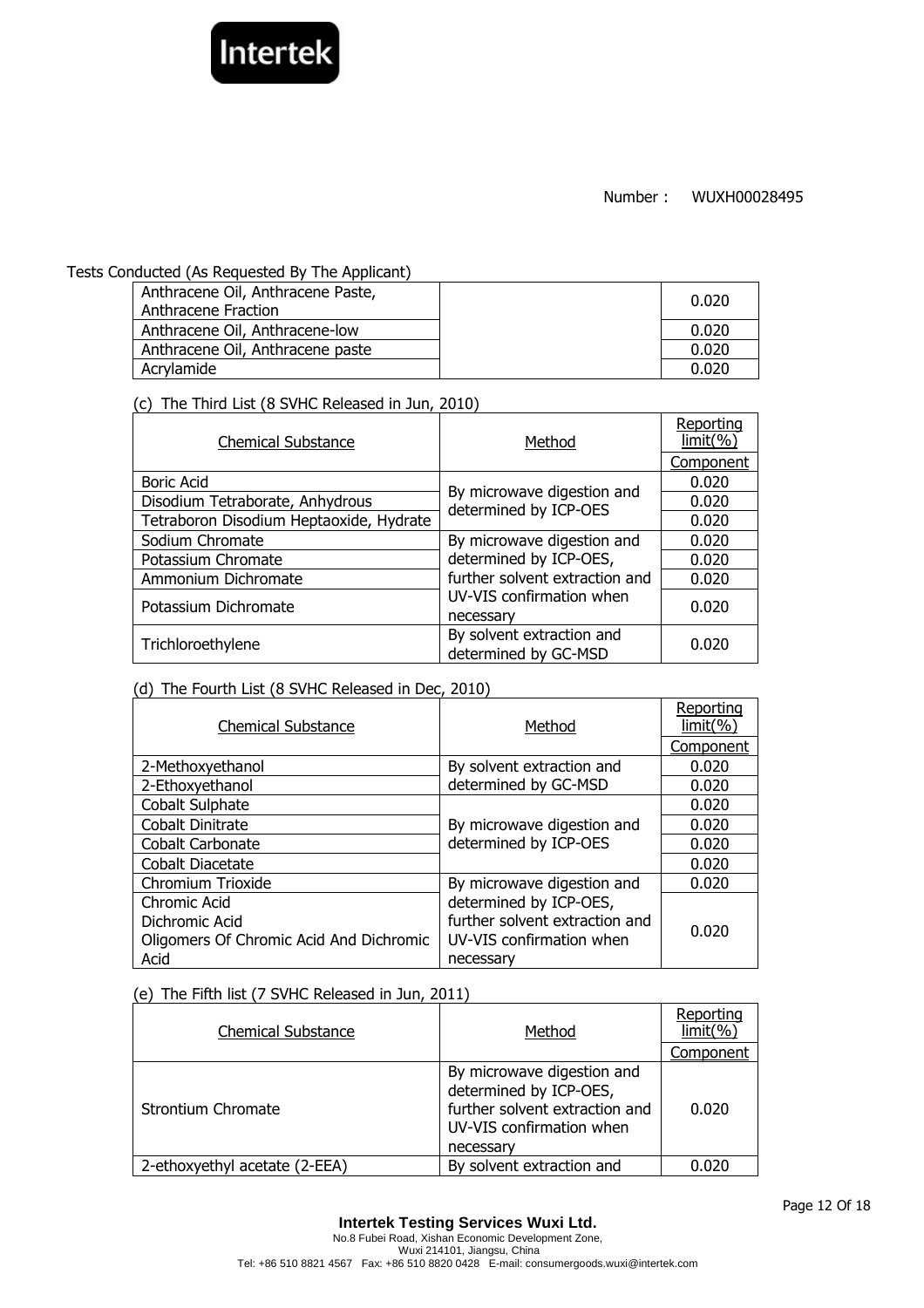

## Tests Conducted (As Requested By The Applicant)

| 1,2-Benzenedicarboxylic acid,<br>$di-C_{7-11}$ -branched and linear alkyl<br>esters (DHNUP)               | determined by GC-MSD | 0.020 |
|-----------------------------------------------------------------------------------------------------------|----------------------|-------|
| Hydrazine                                                                                                 |                      | 0.020 |
| 1-methyl-2-pyrrolidone                                                                                    |                      | 0.020 |
| 1,2,3-trichloropropane                                                                                    |                      | 0.020 |
| 1,2-Benzenedicarboxylic acid, di-C <sub>6-8</sub> -<br>branched alkyl esters, C <sub>7</sub> -rich (DIHP) |                      | 0.020 |

(f) The Sixth list (20 SVHC Released in Dec, 2011)

| THE DIAGHT HOL (20 JVTTC TRETCUSCUTT) DCC, 2011,                           |                                                          |                       |
|----------------------------------------------------------------------------|----------------------------------------------------------|-----------------------|
| <b>Chemical Substance</b>                                                  | Method                                                   | Reporting<br>limit(%) |
|                                                                            |                                                          | Component             |
| Pentazinc chromate octahydroxide                                           | By microwave digestion and                               | 0.020                 |
| Potassium hydroxyoctaoxodizincate di-<br>chromate                          | determined by ICP-OES,<br>further solvent extraction and | 0.020                 |
| Dichromium tris(chromate)                                                  | UV-VIS confirmation when<br>necessary                    | 0.020                 |
| Lead dipicrate                                                             |                                                          | 0.020                 |
| Lead azide; Lead diazide                                                   |                                                          | 0.020                 |
| Trilead diarsenate                                                         |                                                          | 0.020                 |
| Calcium arsenate                                                           |                                                          | 0.020                 |
| Lead styphnate                                                             | By microwave digestion and<br>determined by ICP-OES      | 0.020                 |
| Arsenic acid                                                               |                                                          | 0.020                 |
| Aluminosilicate Refractory Ceramic Fibres                                  |                                                          | 0.020                 |
| Zirconia Aluminosilicate Refractory<br><b>Ceramic Fibres</b>               |                                                          | 0.020                 |
| 2,2'-dichloro-4,4'-methylenedianiline<br>(MOCA)                            |                                                          | 0.020                 |
| N, N-dimethylacetamide (DMAC)                                              |                                                          | 0.020                 |
| Bis(2-methoxyethyl) ether                                                  |                                                          | 0.020                 |
| 1,2-Dichloroethane                                                         |                                                          | 0.020                 |
| 4-(1,1,3,3-tetramethylbutyl)phenol, (4-<br>tert-Octylphenol)               | By solvent extraction and<br>determined by GC-MSD        | 0.020                 |
| Bis(2-methoxyethyl) phthalate (DMEP)                                       |                                                          | 0.020                 |
| Formaldehyde, oligomeric reaction<br>products with aniline (technical MDA) |                                                          | 0.020                 |
| Phenolphthalein                                                            |                                                          | 0.020                 |
| 2-Methoxyaniline; o-Anisidine                                              |                                                          | 0.020                 |

#### (g) The Seventh list (13 SVHC Released in Jun, 2012)

| Chemical Substance | Method                     | Reporting<br>$limit(\% )$ |
|--------------------|----------------------------|---------------------------|
|                    |                            | Component                 |
| Diboron trioxide   | By microwave digestion and | 0.020                     |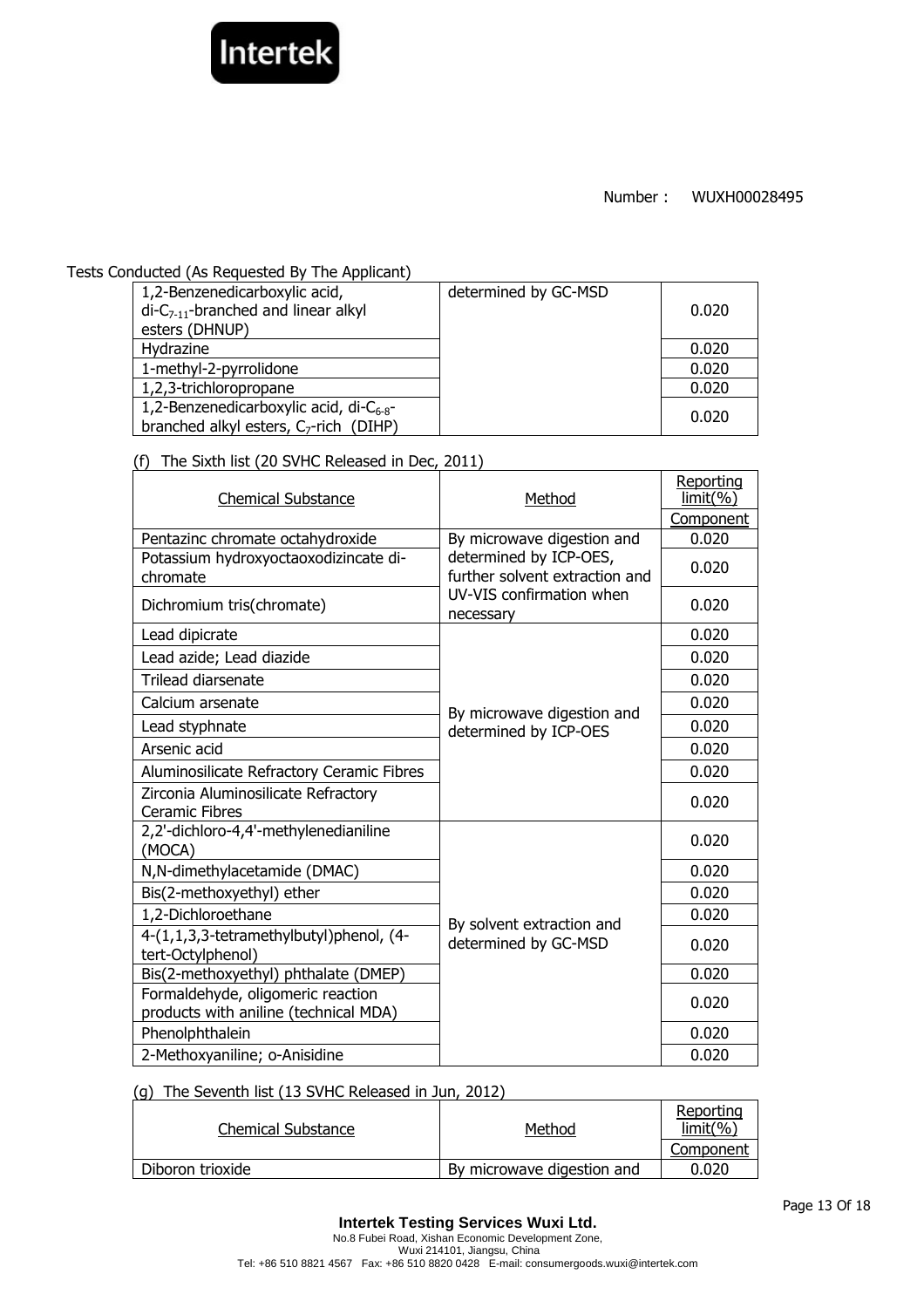

Tests Conducted (As Requested By The Applicant)

| Lead(II) bis(methanesulfonate)                  | determined by ICP-OES     | 0.020 |
|-------------------------------------------------|---------------------------|-------|
| 1,2-bis(2-methoxyethoxy)ethane                  |                           | 0.020 |
| (TEGDME; triglyme)                              |                           |       |
| 1,2-dimethoxyethane; ethylene glycol            |                           | 0.020 |
| dimethyl ether (EGDME)                          |                           |       |
| Formamide                                       |                           | 0.020 |
| TGIC(1,3,5-tris(oxiranylmethyl)-1,3,5-          |                           | 0.020 |
| triazine-2,4,6(1H,3H,5H)-trione)                |                           |       |
| $β$ -TGIC (1,3,5-tris[(2S and 2R)-2,3-          | By solvent extraction and |       |
| epoxypropyl]-1,3,5-triazine-2,4,6-              | determined by GC-MSD      | 0.020 |
| $(1H, 3H, 5H)$ -trione)                         |                           |       |
| 4,4'-bis(dimethylamino)benzophenone             |                           | 0.020 |
| (Michler's ketone)                              |                           |       |
| N,N,N',N'-tetramethyl-4,4'-                     |                           | 0.020 |
| methylenedianiline (Michler's base)             |                           |       |
| 4,4'-bis(dimethylamino)-4"-                     |                           |       |
| (methylamino)trityl alcohol[with $\geq 0.1\%$   |                           | 0.020 |
| of Michler's ketone (EC No. 202-027-5) or       |                           |       |
| Michler's base (EC No. 202-959-2)]              |                           |       |
| q, a-Bis[4-(dimethylamino)phenyl]-4             |                           |       |
| (phenylamino)naphthalene-1-                     |                           |       |
| methanol (C.I. Solvent Blue 4) [with $\ge$      |                           | 0.020 |
| 0.1% of Michler's ketone (EC No. 202-           |                           |       |
| 027-5) or Michler's base (EC No. 202-959-       |                           |       |
| 2)1                                             |                           |       |
| [4-[4,4'-bis(dimethylamino)                     |                           |       |
| benzhydrylidene]cyclohexa-2,5-dien-1-           |                           |       |
| ylidene]dimethylammonium chloride (C.I.         | By solvent extraction and | 0.020 |
| Basic Violet 3) [with $\geq$ 0.1% of Michler's  | determined by LC-MS/MS    |       |
| ketone (EC No. 202-027-5) or Michler's          |                           |       |
| base (EC No. 202-959-2)]                        |                           |       |
| [4-[[4-anilino-1-naphthyl][4-                   |                           |       |
| (dimethylamino)phenyl]methylene]cycloh          |                           |       |
| exa-2,5-dien-1-ylidene]                         |                           |       |
| dimethylammonium chloride (C.I. Basic           |                           | 0.020 |
| Blue 26) [with $\geq 0.1\%$ of Michler's ketone |                           |       |
| (EC No. 202-027-5) or Michler's base (EC        |                           |       |
| No. 202-959-2)]                                 |                           |       |

(h) The Eighth List (54 SVHC Release in Dec, 2012)

| <b>Chemical Substance</b>                                         | Method                                           | Reporting<br>$limit(\% )$ |
|-------------------------------------------------------------------|--------------------------------------------------|---------------------------|
|                                                                   |                                                  | Component                 |
| Bis(pentabromophenyl) ether<br>(decabromodiphenyl ether; DecaBDE) | By solvent extraction and<br>determined by GC-MS | 0.020                     |
| Pentacosafluorotridecanoic acid                                   | By solvent extraction and                        | 0.020                     |
| Tricosafluorododecanoic acid                                      | determined by LC-MS/MS                           | 0.020                     |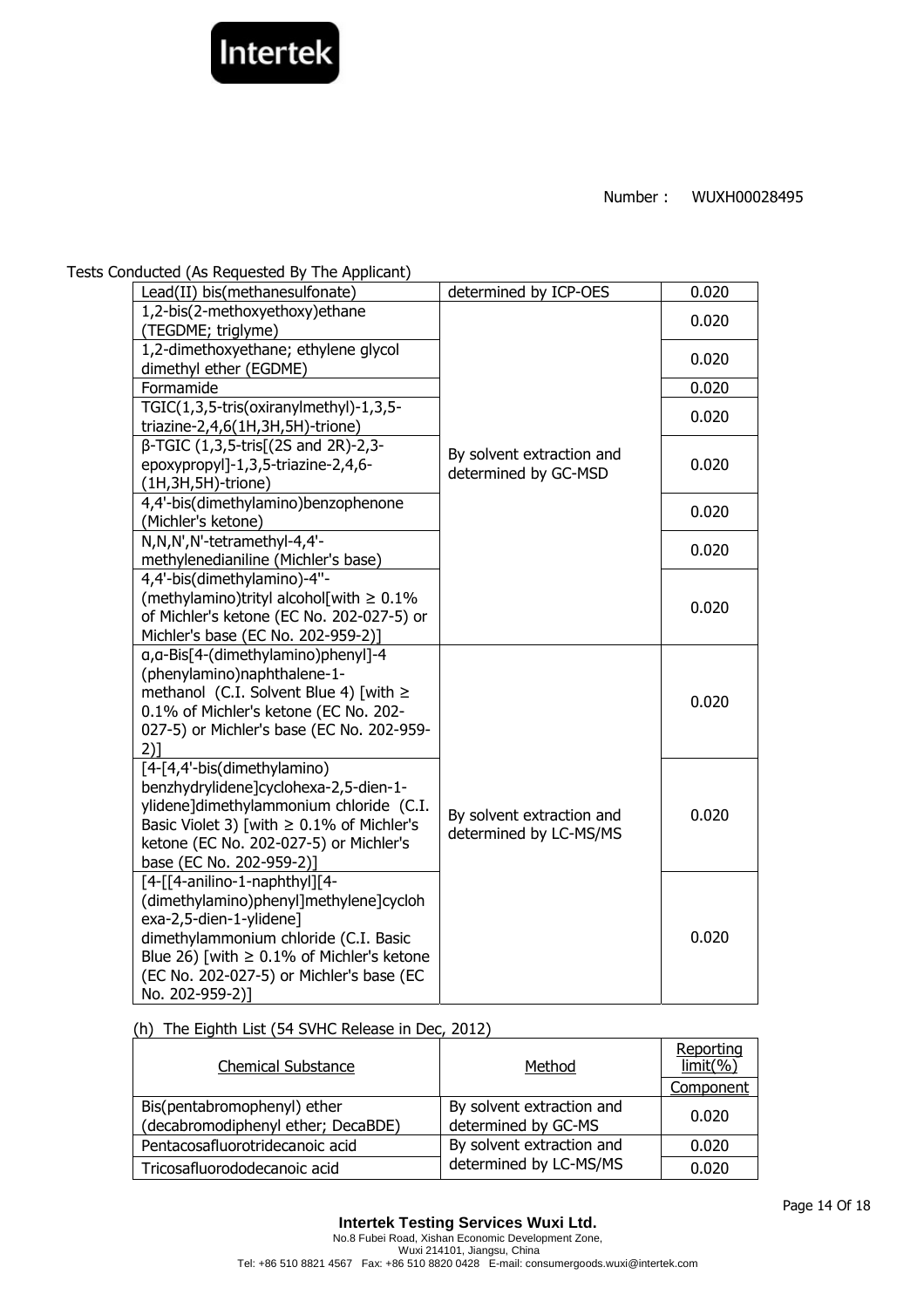

# Tests Conducted (As Requested By The Applicant)

| Henicosafluoroundecanoic acid                                                                                                                                                                                                                                                                                                                                                   |                                                     | 0.020 |
|---------------------------------------------------------------------------------------------------------------------------------------------------------------------------------------------------------------------------------------------------------------------------------------------------------------------------------------------------------------------------------|-----------------------------------------------------|-------|
| Heptacosafluorotetradecanoic acid                                                                                                                                                                                                                                                                                                                                               |                                                     | 0.020 |
| Diazene-1,2-dicarboxamide (C,C'-<br>azodi(formamide))                                                                                                                                                                                                                                                                                                                           | By solvent extraction and<br>determined by HPLC-DAD | 0.020 |
| Cyclohexane-1,2-dicarboxylic anhydride<br>$[1]$<br>cis-cyclohexane-1,2-dicarboxylic<br>anhydride [2]<br>trans-cyclohexane-1,2-dicarboxylic<br>anhydride [3]<br>[The individual cis- [2] and trans- [3]<br>isomer substances and all possible<br>combinations of the cis- and trans-<br>isomers [1] are covered by this entry].                                                  |                                                     | 0.020 |
| Hexahydromethylphthalic anhydride [1],<br>Hexahydro-4-methylphthalic anhydride<br>[2]<br>Hexahydro-1-methylphthalic anhydride<br>$[3],$<br>Hexahydro-3-methylphthalic anhydride [4]<br>[The individual isomers [2], [3] and [4]<br>(including their cis- and trans- stereo<br>isomeric forms) and all possible<br>combinations of the isomers [1] are<br>covered by this entry] | By solvent extraction and<br>determined by GC-MSD   | 0.020 |
| 4-Nonylphenol, branched and linear<br>[substances with a linear and/or branched<br>alkyl chain with a carbon number of 9<br>covalently bound in position 4 to phenol,<br>covering also UVCB- and well-defined<br>substances which include any of the<br>individual isomers or a combination<br>thereof]                                                                         |                                                     | 0.020 |
| 4-(1,1,3,3-tetramethylbutyl)phenol,<br>ethoxylated<br>[covering well-defined substances and<br>UVCB substances, polymers and<br>homologues]                                                                                                                                                                                                                                     | By solvent extraction and<br>determined by LC-MS/MS | 0.020 |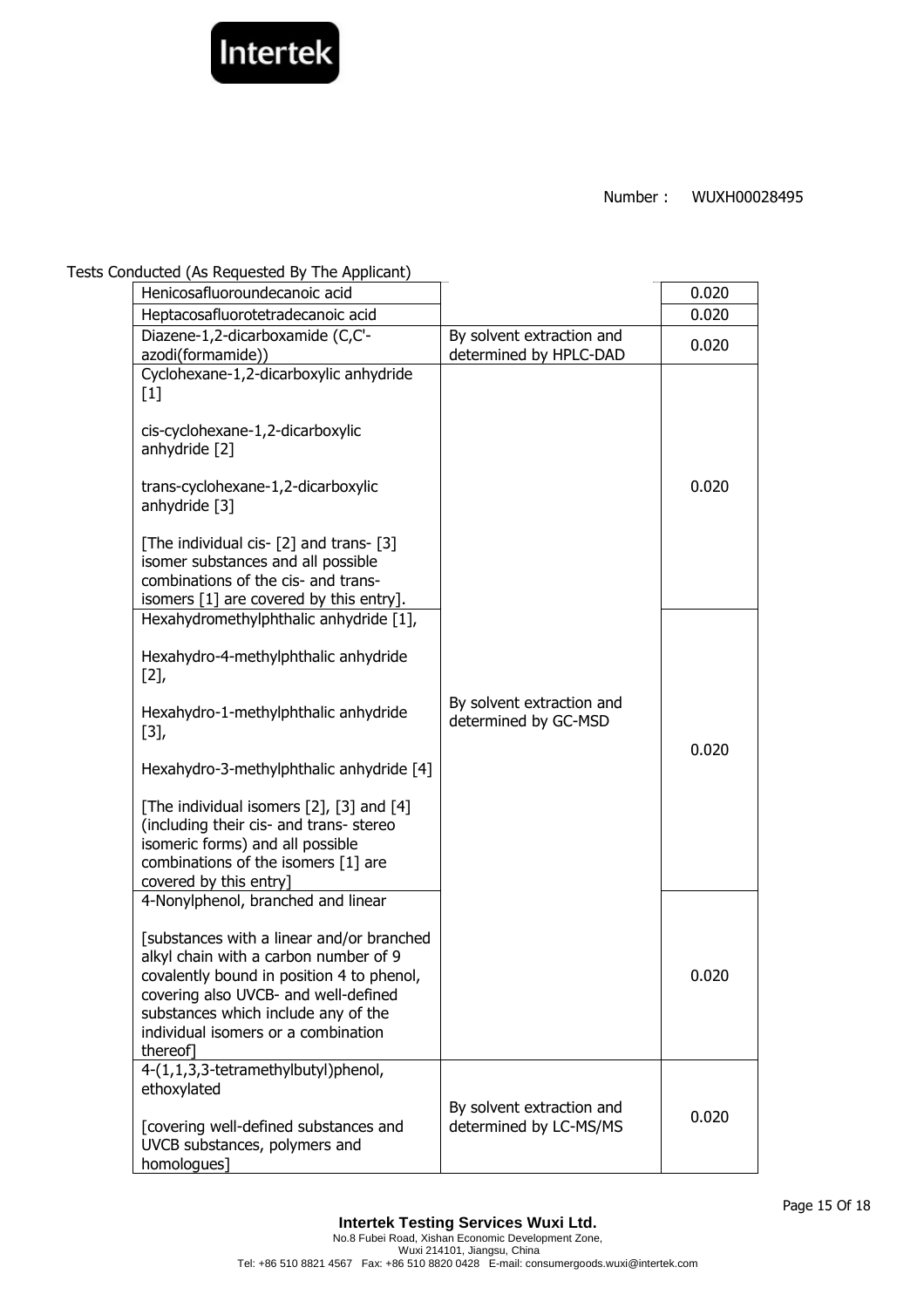

Tests Conducted (As Requested By The Applicant)

| Methoxyacetic acid                                                                                                                                                                                                                                                                              |                                                     | 0.020 |
|-------------------------------------------------------------------------------------------------------------------------------------------------------------------------------------------------------------------------------------------------------------------------------------------------|-----------------------------------------------------|-------|
| Dibutyltin dichloride (DBTC)                                                                                                                                                                                                                                                                    |                                                     | 0.020 |
| Lead monoxide (Lead oxide)                                                                                                                                                                                                                                                                      |                                                     | 0.020 |
| Orange lead (Lead tetroxide)                                                                                                                                                                                                                                                                    |                                                     | 0.020 |
| Lead bis(tetrafluoroborate)                                                                                                                                                                                                                                                                     |                                                     | 0.020 |
| Trilead bis(carbonate)dihydroxide                                                                                                                                                                                                                                                               |                                                     | 0.020 |
| Lead titanium trioxide                                                                                                                                                                                                                                                                          |                                                     | 0.020 |
| Lead titanium zirconium oxide                                                                                                                                                                                                                                                                   |                                                     | 0.020 |
| Silicic acid, lead salt                                                                                                                                                                                                                                                                         |                                                     | 0.020 |
| Silicic acid (H2Si2O5), barium salt (1:1),<br>lead-doped                                                                                                                                                                                                                                        | By microwave digestion and<br>determined by ICP-OES |       |
| [with lead (Pb) content above the<br>applicable generic concentration limit for<br>'toxicity for reproduction' Repr. 1A (CLP)<br>or category 1 (DSD); the substance is a<br>member of the group entry of lead<br>compounds, with index number 082-001-<br>00-6 in Regulation (EC) No 1272/2008] |                                                     | 0.020 |
| N,N-dimethylformamide                                                                                                                                                                                                                                                                           |                                                     | 0.020 |
| 1-bromopropane (n-propyl bromide)                                                                                                                                                                                                                                                               |                                                     | 0.020 |
| Methyloxirane (Propylene oxide)                                                                                                                                                                                                                                                                 |                                                     | 0.020 |
| 1,2-Benzenedicarboxylic acid,<br>dipentylester, branched and linear                                                                                                                                                                                                                             | By solvent extraction and<br>determined by GC-MSD   | 0.020 |
| Diisopentylphthalate (DIPP)                                                                                                                                                                                                                                                                     |                                                     | 0.020 |
| N-pentyl-isopentylphthalate                                                                                                                                                                                                                                                                     |                                                     | 0.020 |
| 1,2-diethoxyethane                                                                                                                                                                                                                                                                              |                                                     | 0.020 |
| Acetic acid, lead salt, basic                                                                                                                                                                                                                                                                   |                                                     | 0.020 |
| Lead oxide sulfate                                                                                                                                                                                                                                                                              |                                                     | 0.020 |
| [Phthalato(2-)]dioxotrilead                                                                                                                                                                                                                                                                     |                                                     | 0.020 |
| Dioxobis(stearato)trilead                                                                                                                                                                                                                                                                       |                                                     | 0.020 |
| Fatty acids, C16-18, lead salts                                                                                                                                                                                                                                                                 |                                                     | 0.020 |
| Lead cynamidate                                                                                                                                                                                                                                                                                 |                                                     | 0.020 |
| Lead dinitrate                                                                                                                                                                                                                                                                                  | By microwave digestion and                          | 0.020 |
| Pentalead tetraoxide sulphate                                                                                                                                                                                                                                                                   | determined by ICP-OES                               | 0.020 |
| Pyrochlore, antimony lead yellow                                                                                                                                                                                                                                                                |                                                     | 0.020 |
| Sulfurous acid, lead salt, dibasic                                                                                                                                                                                                                                                              |                                                     | 0.020 |
| Tetraethyllead                                                                                                                                                                                                                                                                                  |                                                     | 0.020 |
| Tetralead trioxide sulphate                                                                                                                                                                                                                                                                     |                                                     | 0.020 |
| Trilead dioxide phosphonate                                                                                                                                                                                                                                                                     |                                                     | 0.020 |
| Furan                                                                                                                                                                                                                                                                                           | By solvent extraction and                           | 0.020 |
| Diethyl sulphate                                                                                                                                                                                                                                                                                | determined by GC-MSD                                | 0.020 |
| Dimethyl sulphate                                                                                                                                                                                                                                                                               |                                                     | 0.020 |
| 3-ethyl-2-methyl-2-(3-methylbutyl)-1,3-                                                                                                                                                                                                                                                         |                                                     | 0.020 |
| oxazolidine                                                                                                                                                                                                                                                                                     |                                                     |       |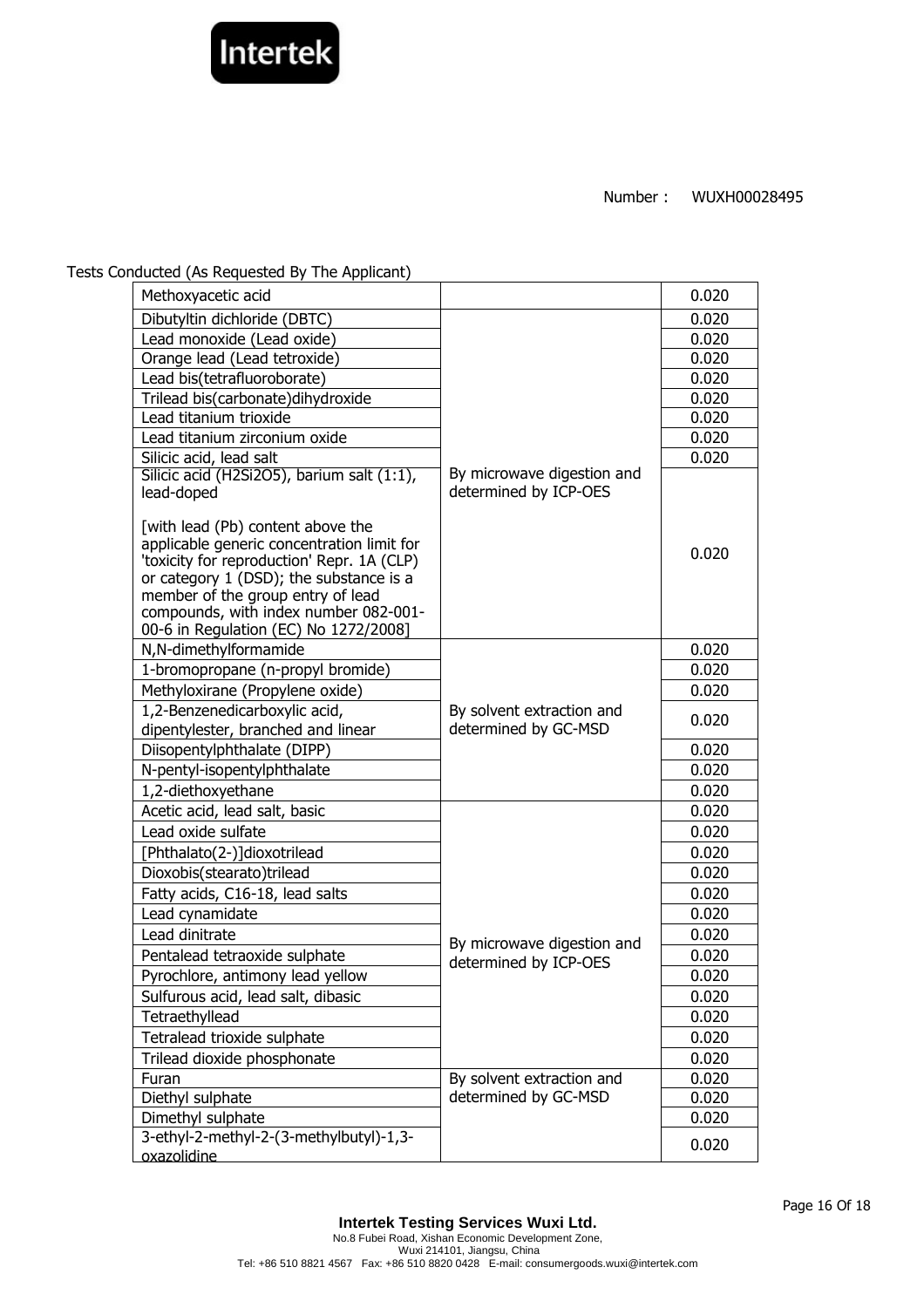

Tests Conducted (As Requested By The Applicant)

| Dinoseb (6-sec-butyl-2,4-dinitrophenol) | 0.020 |
|-----------------------------------------|-------|
| 4,4'-methylenedi-o-toluidine            | 0.020 |
| 4,4'-oxydianiline and its salts         | 0.020 |
| 4-aminoazobenzene                       | 0.020 |
| 4-methyl-m-phenylenediamine (toluene-   | 0.020 |
| 6-methoxy-m-toluidine (p-cresidine)     | 0.020 |
| Biphenyl-4-ylamine                      | 0.020 |
| o-aminoazotoluene [(4-o-tolylazo-o-     | 0.020 |
| o-toluidine                             | 0.020 |
| N-methylacetamide                       | 0.020 |
|                                         |       |

# (i) The Ninth List (6 SVHC Release in Jun, 2013)

| <b>Chemical Substance</b>                                                                                                                                                                                                                                                                                                                                   | Method                                              | Reporting<br><u>limit(%)</u> |
|-------------------------------------------------------------------------------------------------------------------------------------------------------------------------------------------------------------------------------------------------------------------------------------------------------------------------------------------------------------|-----------------------------------------------------|------------------------------|
|                                                                                                                                                                                                                                                                                                                                                             |                                                     | <b>Component</b>             |
| Cadmium∆                                                                                                                                                                                                                                                                                                                                                    | By microwave digestion and                          | 0.020                        |
| Cadmium oxide $\Delta$                                                                                                                                                                                                                                                                                                                                      | determined by ICP-OES                               | 0.020                        |
| Dipentyl phthalate (DPP)                                                                                                                                                                                                                                                                                                                                    | By solvent extraction and<br>determined by GC-MSD   | 0.020                        |
| 4-Nonylphenol, branched and linear,<br>ethoxylated [substances with a linear<br>and/or branched alkyl chain with a carbon<br>number of 9 covalently bound in position<br>4 to phenol, ethoxylated covering UVCB-<br>and well-defined substances, polymers<br>and homologues, which include any of<br>the individual isomers and/or<br>combinations thereof] | By solvent extraction and<br>determined by LC-MS/MS | 0.020                        |
| Ammonium pentadecafluorooctanoate<br>(APFO)                                                                                                                                                                                                                                                                                                                 |                                                     | 0.020                        |
| Pentadecafluorooctanoic acid (PFOA)                                                                                                                                                                                                                                                                                                                         |                                                     | 0.020                        |

# (j) The Tenth List (7 SVHC Release in Dec, 2013)

| <b>Chemical Substance</b> | Method                                              | Reporting<br>limit(%) |
|---------------------------|-----------------------------------------------------|-----------------------|
|                           |                                                     | Component             |
| Cadmium sulphide $\Delta$ | By microwave digestion and<br>determined by ICP-OES | 0.020                 |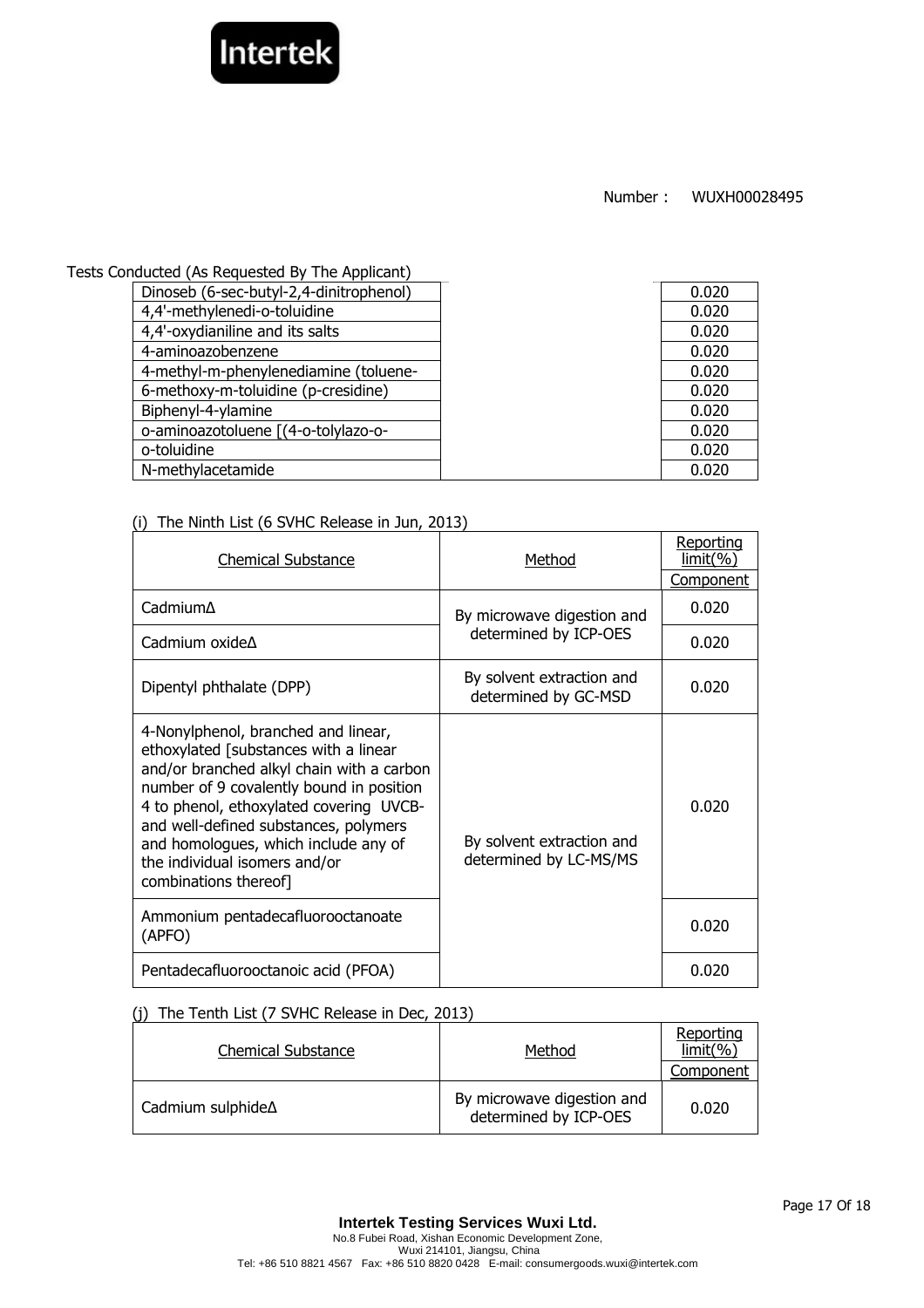

Tests Conducted (As Requested By The Applicant)

| Disodium $3,3'$ -[[1,1'-biphenyl]-4,4'-<br>diylbis(azo)]bis(4-aminonaphthalene-1-<br>sulphonate) (C.I. Direct Red 28)                                                  | By solvent extraction and<br>determined by LC-MS/MS | 0.020 |
|------------------------------------------------------------------------------------------------------------------------------------------------------------------------|-----------------------------------------------------|-------|
| Disodium 4-amino-3- $[4-(2,4-$<br>diaminophenyl)azo][1,1'-biphenyl]-4-<br>yl]azo] -5-hydroxy-6-<br>(phenylazo) naphthalene-2, 7-disulphonate<br>(C.I. Direct Black 38) |                                                     | 0.020 |
| Dihexyl phthalate (DHP)                                                                                                                                                | By solvent extraction and<br>determined by GC-MSD   | 0.020 |
| Imidazolidine-2-thione (2-imidazoline-2-<br>thiol)                                                                                                                     |                                                     | 0.020 |
| Lead di(acetate) $\Delta$                                                                                                                                              | By microwave digestion and<br>determined by ICP-OES | 0.020 |
| Trixylyl phosphate                                                                                                                                                     | By solvent extraction and<br>determined by GC-MSD   | 0.020 |

## (k) The Eleventh List (4 SVHC Release in Jun, 2014)

| <b>Chemical Substance</b>                                                                           | Method                                              | Reporting<br>$limit(\% )$ |
|-----------------------------------------------------------------------------------------------------|-----------------------------------------------------|---------------------------|
|                                                                                                     |                                                     | Component                 |
| 1,2-Benzenedicarboxylic acid, dihexyl<br>ester, branched and linear (Diisohexyl<br>phthalate(DIHP)) | By solvent extraction and<br>determined by GC-MSD   | 0.020                     |
| Cadmium chloride                                                                                    |                                                     | 0.020                     |
| perboric acid,<br>Sodium perborate;<br>sodium salt                                                  | By microwave digestion and<br>determined by ICP-OES | 0.020                     |
| Sodium peroxometaborate                                                                             |                                                     | 0.020                     |

## (l) The Twelfth List (6 SVHC Release in December, 2014)

| <b>Chemical Substance</b>                                    | Method                                            | Reporting<br>limit(%) |
|--------------------------------------------------------------|---------------------------------------------------|-----------------------|
|                                                              |                                                   | Component             |
| 2-(2H-benzotriazol-2-yl)-4,6-<br>ditertpentylphenol (UV-328) | By solvent extraction and<br>determined by GC-MSD | 0.020                 |
| 2-benzotriazol-2-yl-4,6-di-tert-butylphenol<br>$(UV-320)$    |                                                   | 0.020                 |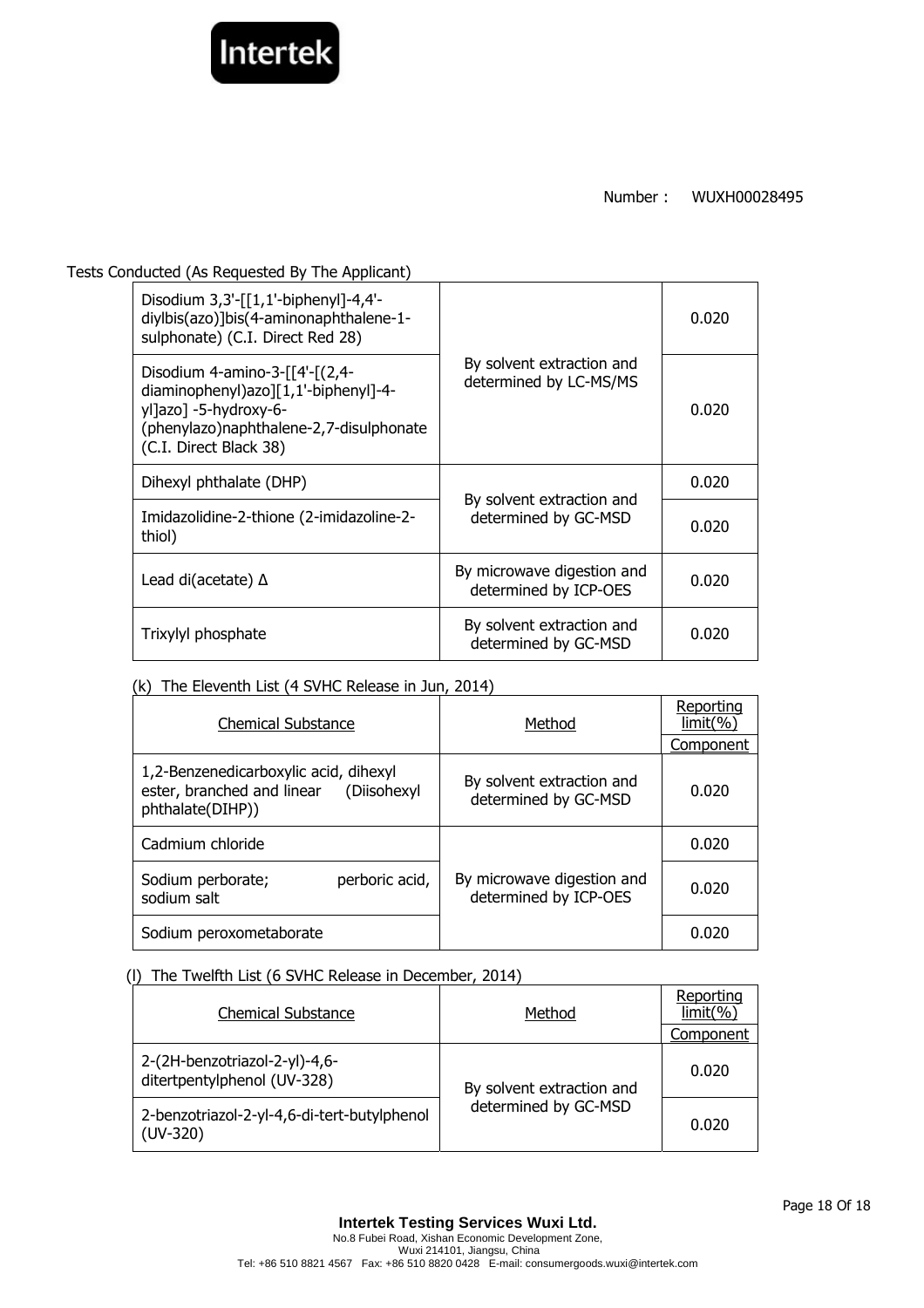

#### Tests Conducted (As Requested By The Applicant)

| 2-ethylhexyl 10-ethyl-4,4-dioctyl-7-oxo-8-<br>oxa-3,5-dithia-4-stannatetradecanoate<br>(DOTE)                                                                                                                                                                                      | By microwave digestion and<br>determined by ICP-OES and<br>by solvent extraction and<br>determined by GC-MSD when<br>necessary | 0.020 |
|------------------------------------------------------------------------------------------------------------------------------------------------------------------------------------------------------------------------------------------------------------------------------------|--------------------------------------------------------------------------------------------------------------------------------|-------|
| Cadmium fluoride $\Delta$                                                                                                                                                                                                                                                          | By microwave digestion and<br>determined by ICP-OES                                                                            | 0.020 |
| Cadmium sulphate∆                                                                                                                                                                                                                                                                  |                                                                                                                                | 0.020 |
| Reaction mass of 2-ethylhexyl 10-ethyl-<br>4,4-dioctyl-7-oxo-8-oxa-3,5-dithia-4-<br>stannatetradecanoate and 2-ethylhexyl<br>10-ethyl-4-[[2-[(2-ethylhexyl)oxy]-2-<br>oxoethyl]thio]-4-octyl-7-oxo-8-oxa-3,5-<br>dithia-4-stannatetradecanoate (reaction<br>mass of DOTE and MOTE) | By microwave digestion and<br>determined by ICP-OES and<br>by solvent extraction and<br>determined by GC-MSD when<br>necessary | 0.020 |

Reporting Limit = Quantitation Limit Of Analyte In Sample

REACH Requirement:

As Per Article 33(1) Of Regulation (EC) No. 1907/2006 (REACH), Recipients Of Product Must Be Provided With Information Of Safe Use If Any Of The Tested Substances (SVHC) Exceeded 0.1% (W/W). A Product Meets The Requirement Of Article 33(1) By Default When No SVHC Exceeds 0.1% (W/W).

Date Sample Received: Jan 26, 2015 Testing Period: Jan 26, 2015 To Feb 02, 2015

Summary: According To Specified Test Processes In This Report, Content Of 161 Substances Of Very High Concern (SVHC) In Candidate List Promulgated By European Chemicals Agency (ECHA), Which Are Defined In Article 57 Of Regulation (EC) No. 1907/2006 (REACH Regulation), Are Less Than 0.1% (W/W) In Submitted Sample.